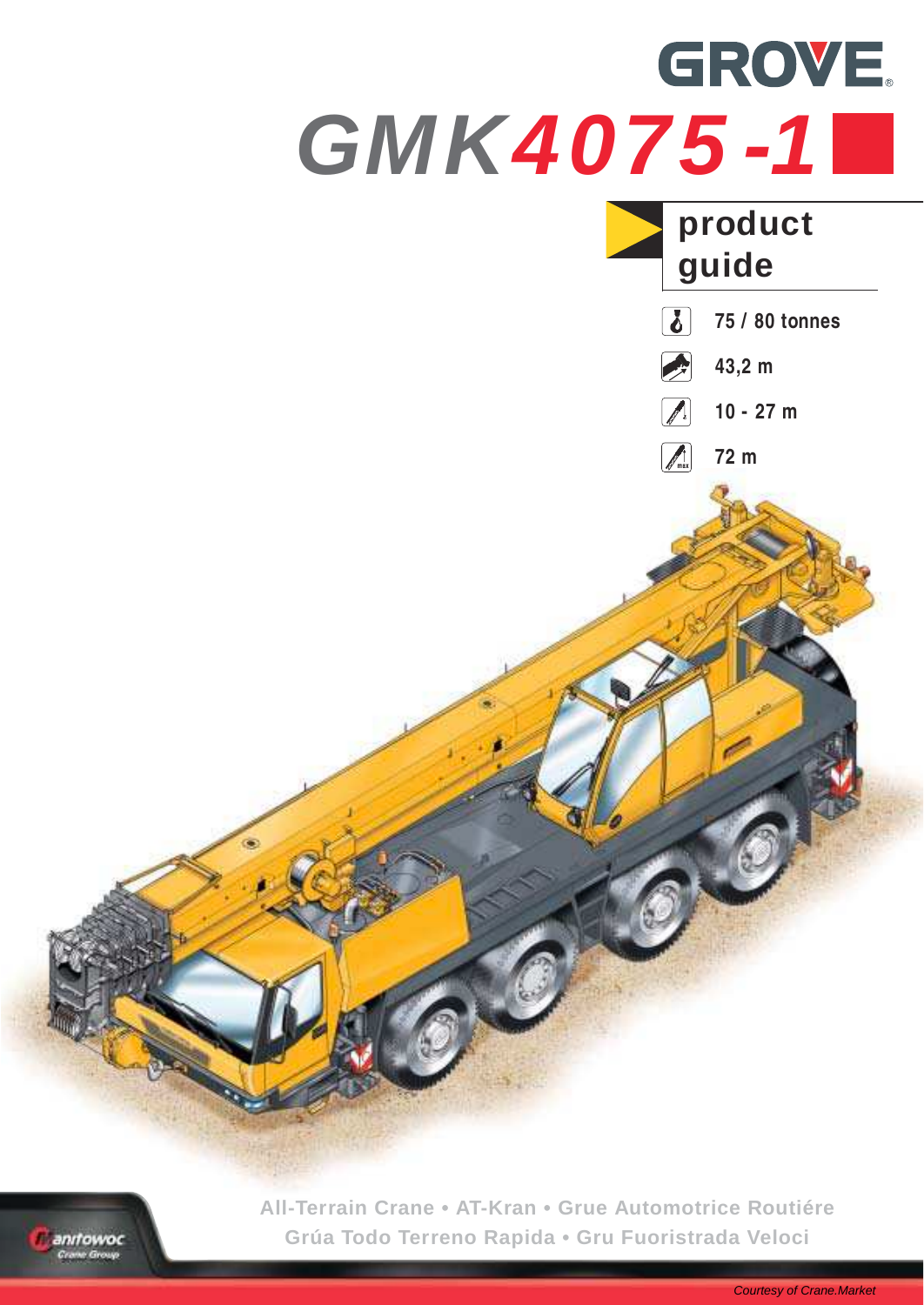#### **Contents • Inhalt • Contenu • Contenido • Contenuto**

| Specification                                                                                     | 3              |
|---------------------------------------------------------------------------------------------------|----------------|
| <b>Technische Daten</b>                                                                           | 4              |
| Caractéristiques techniques                                                                       | 5              |
| Características                                                                                   | 6              |
| Caratteristiche                                                                                   | $\overline{7}$ |
|                                                                                                   |                |
| Data • Daten • Caractéristiques • Datos • Dati                                                    | 8              |
|                                                                                                   |                |
| Dimensions • Abmessungen • Enncombrement • Dimensiones • Dimensioni                               | 9              |
| Counterweight • Gegengewicht • Contrepoids • Contrapesos • Contrappesi                            | 10             |
|                                                                                                   |                |
| Load charts • Traglasten • Capacités de levage • Capacidades • Capacità                           |                |
| Notes • Hinweise • Notes • Notas • Note                                                           | 11             |
| Working Range • Arbeitsbereiche • Diagramme de levage • Gama de trabajo • Area di lavaro          | 12             |
| Telescopic Boom • Teleskopausleger • Flèche principale • Pluma telescópica • Braccio telescopico  | 13             |
| Lattice extension • Auslegerverlängerung • Extension treillis • Extensión de pluma • Jib          | 15             |
|                                                                                                   |                |
| Notes • Hinweise • Notes • Notas • Note                                                           |                |
| Symbols • Symbolerklärung • Glossaire des symboles • Glosario de simbolos • Glossario dei simboli | 23             |







Manitowoc Crane CARE is the Manitowoc Crane Group's unparalleled product support organisation. Manitowoc Crane CARE combines all aspects of parts, service, technical documentation, technical support and training into one organisation. The program includes all of the Manitowoc Crane Group's brands, which include, Potain, Grove, Manitowoc, Manlift and National Crane. For the care of your crane and the prosperity of your business, Manitowoc Crane CARE is your single source for customer support. Wherever, whenever, whatever - we're there.

Manitowoc Crane CARE vereint alle Serviceleistungen der Manitowoc Crane Group im Produktsupport vor und nach dem Verkauf: Ersatzteile, Service, technische Dokumentation, technischer Support und Schulung, alles unter einem Dach. Dieser Service erstreckt sich auf alle Marken der Manitowoc Crane Group: Potain, Grove, Manitowoc, Manlift und National Crane. Damit Ihr Kran leistungsfähig bleibt und Ihr Erfolg gesichert ist, bietet Ihnen Manitowoc Crane CARE einen umfassenden Support aus einer Hand. Zu jeder Zeit, an jedem Ort, für jeden Fall – wir

sind für Sie da.

Organisation hors pair dédiée au support technique des produits de Manitowoc Crane Group, Manitowoc Crane CARE réunit au sein d'une même entité tous les aspects du service : pièces de rechange, service après-vente, publication technique, assistance technique et formation. Ce programme s'adresse à toutes les marques de Manitowoc Crane Group : Potain, Grove, Manitowoc, Manlift et National Crane.

Pour assurer l'entretien de vos grues et la prospérité de votre entreprise, Manitowoc Crane CARE constitue votre unique interlocuteur du service à la clientèle. Où que vous soyez, quel que soit votre besoin, vous pouvez toujours compter sur nous !

Manitowoc Crane CARE, es la organización post-venta y soporte técnico de Manitowoc Crane Group. Manitowoc Crane CARE combina todos los aspectos de piezas de repuesto, servicio, documentación técnica, apoyo técnico y formación en un único lugar. El programa también incluye todas las ramas Manitowoc Crane Group que engloba Potain, Grove, Manitowoc, Manlift y National Crane.

Para el cuidado de su grúa y la prosperidad de su negocio, Manitowoc Crane CARE, es la forma más sencilla de ayudarle. Donde sea y cuando sea, nosotros estamos allí.

Manitowoc Crane CARE è l'ineguagliabile organizzazione di supporto di Manitowoc Crane Group. Manitowoc Crane CARE gestisce tutte le attività legate a pezzi di ricambio, documentazione tecnica, assistenza tecnica e formazione riunite in un unico punto di riferimento. Questo servizio è attivo per tutti i marchi di Manitowoc Crane Group e precisamente Potain, Grove, Manitowoc, Manlift e National Crane.

Per l'assistenza delle Vostre gru e per la redditività dei Vostri affari, Manitowoc Crane CARE è l'insostituibile Vostra risorsa in questo settore. In ogni posto, tutte le volte, per qualsiasi necessità – noi ci siamo

**MK4075-1**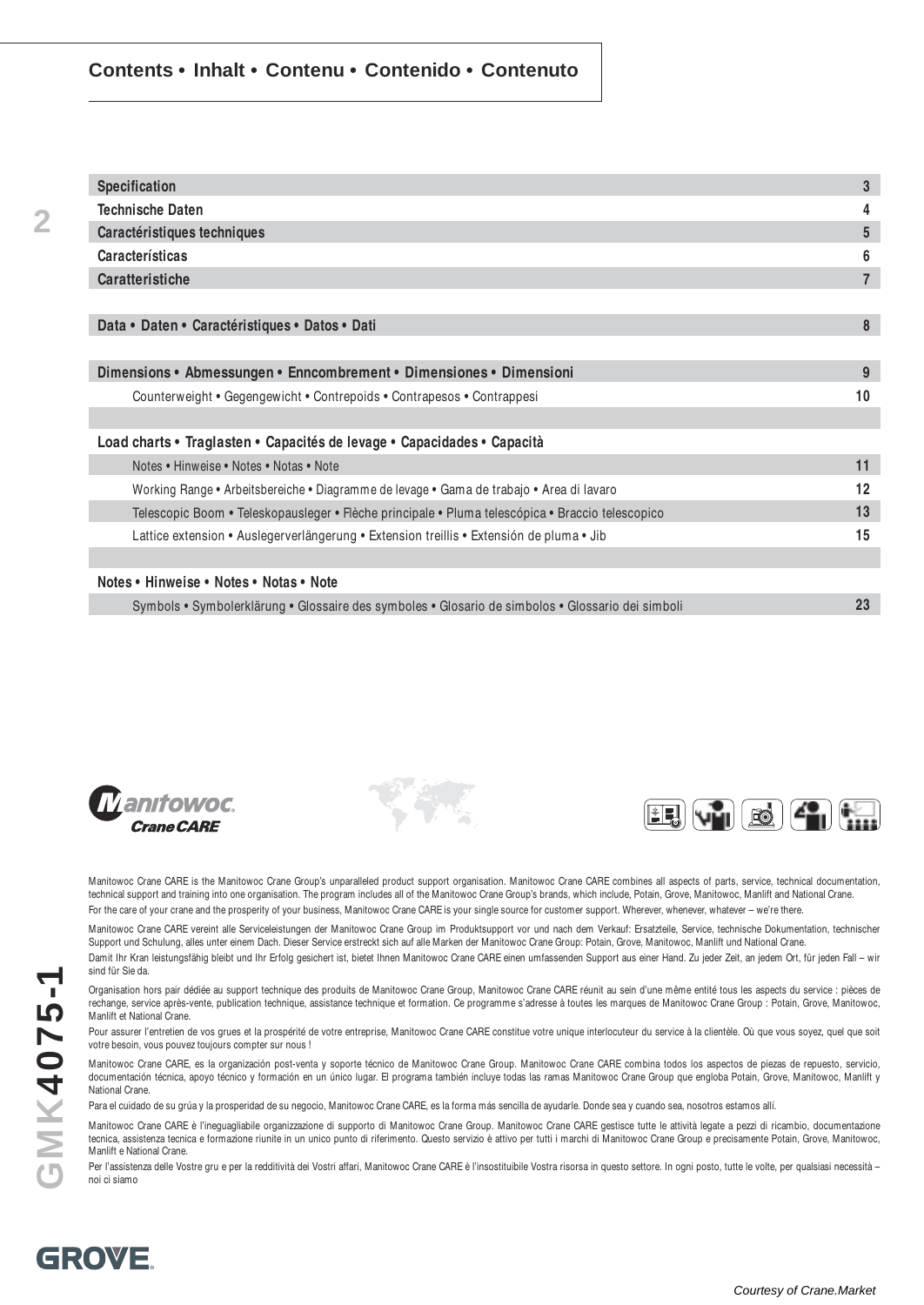**3**

## **Superstructure Carrier**

# **Boom**

11,2 m to 43,2 m five section TWIN-LOCK™ boom. Maximum tip height 46,0 m.

# **Boom elevation**

1 cylinder with safety valve, boom angle from -3° to +82°.

#### **Load moment and independent anti-two block system**

Load moment and independent anti-two block system with audio visual warning and control lever lock-out. These systems provide electronic display of boom angle, length, radius, tip height, relative load moment, maximum permissible load, load indication and warning of impending two-block condition with lock-out hoist function.

# **Cab**

**Aluminium**, tiltable (approx. 20°), full vision, safety glass, adjustable operator's seat with suspension, engine-independent heater. Armrestintegrated crane controls. Ergonomically arranged instrumentation and crane operating controls. Drive/steer controls.

#### **Slewing**

Axial piston fixed displacement motor, planetary gear, service brake and holding brake.

#### **Counterweight**

9,3 tonnes, consisting of various sections. Hydraulic removal system.

#### *M* Hydraulic system

2 separate circuits, 1 axial piston variable displacement pump (load sensing), with electronic power limiting control and 1 gear pump for slewing. Thermostatically controlled oil cooler. Tank capacity: 680 l.

# **Control system**

Full electronic control of all crane movements using electrical control levers with automatic reset to zero. Integrated with the LMI and engine management system by CAN-BUS. ECOS system with graphic display.

#### **Hoist**

Axial piston motor with planetary gear and brake. Drum rotation indicator.

#### **Electrical system**

Three-phase alternator 28 V/80 A, 2 batteries 12 V/170 Ah.

#### **\* Optional equipment**

Bi-fold swingaway, 10/17 m with hydraulic offset and luffing under load (0°-40°), controlled from the crane cab.

Bi-fold swingaway, 10/17 m (manual offset 0°, 20°, 40°).

Lattice extension, 22/27 m - includes 5m fixed non-offsettable sections plus 10/17 m swingaway (see above).

Additional 7,5 tonnes counterweight (total counterweight 16,8 tonnes). Auxiliary hoist.

## **Chassis**

Special 4-axle chassis, all-welded torsion-resistant box type construction in high strength steel.

#### **Outriggers**

4 double hydraulically telescoping beams with vertical cylinders and outrigger pads. Independent horizontal and vertical movement control on each side of the carrier. Electronic level indicator with automatic levelling system.

## **Engine**

Mercedes-Benz OM501LA, diesel, 6 cylinders, water cooled, turbocharged, 315 kW (422 HP) at 1800 rpm (80/1269 EWG - fan loose). Max. torque: 2000 Nm at 1080 rpm. Fuel tank capacity: 400 l. Engine emission: EUROMOT / EPA / CARB tier (non road).

#### **Transmission**

ZF-AS TRONIC automatic, 12 forward and 2 reverse speeds. Single speed transfer case with inter-axle differential lock.

# **Drive/Steer**

8 x 6 x 8

#### **Axle lines**

4 axle lines. 1, 3 and 4 are driven steering axle lines, the 2nd is a steering axle line.

#### **E** Suspension

**MEGATRAK**®. All wheels with independent hydropneumatic suspension and hydraulic lockout. Longitudinal and transverse level control with automatic on-highway levelling system. Range +170 mm/-130 mm.

#### **Tyres**

8 tyres, 14.00 R25.

## *B* Steering

Dual circuit, hydraulic power assisted steering with emergency steering pump. Axle lines 1, 2, and 4 steer on highway. Separate steering of the 3rd, and 4th axle line for all wheel steering and crabbing.

#### **Brakes**

Service brake: pneumatic dual circuit, acting on all wheels, air dryer. Antilock braking system (ABS).

Permanent brake: exhaust brake and constant throttle brake. Parking brake: pneumatically operated spring-loaded brake acting on axle lines 2 and 4.

## **Cab**

**Aluminium**, 2-man-design, safety glass, driver and passenger seat with hydraulic suspension, engine-dependent hot water heater. Complete instrumentation and driving controls.

## **Electrical system**

Three-phase alternator 28 V/100A, 2 batteries 12 V/170 Ah. Lighting system and signals 24 V.

#### **\* Optional equipment**

8 x 8 x 8.

Electric driveline retarder. 8 tyres, 16.00 R25 (vehicle width 2,75 m). 8 tyres, 20.5 R25 (vehicle width 2,88 m). Engine-independent hot water heater, with engine pre-heater.

\* Further optional equipment upon request.

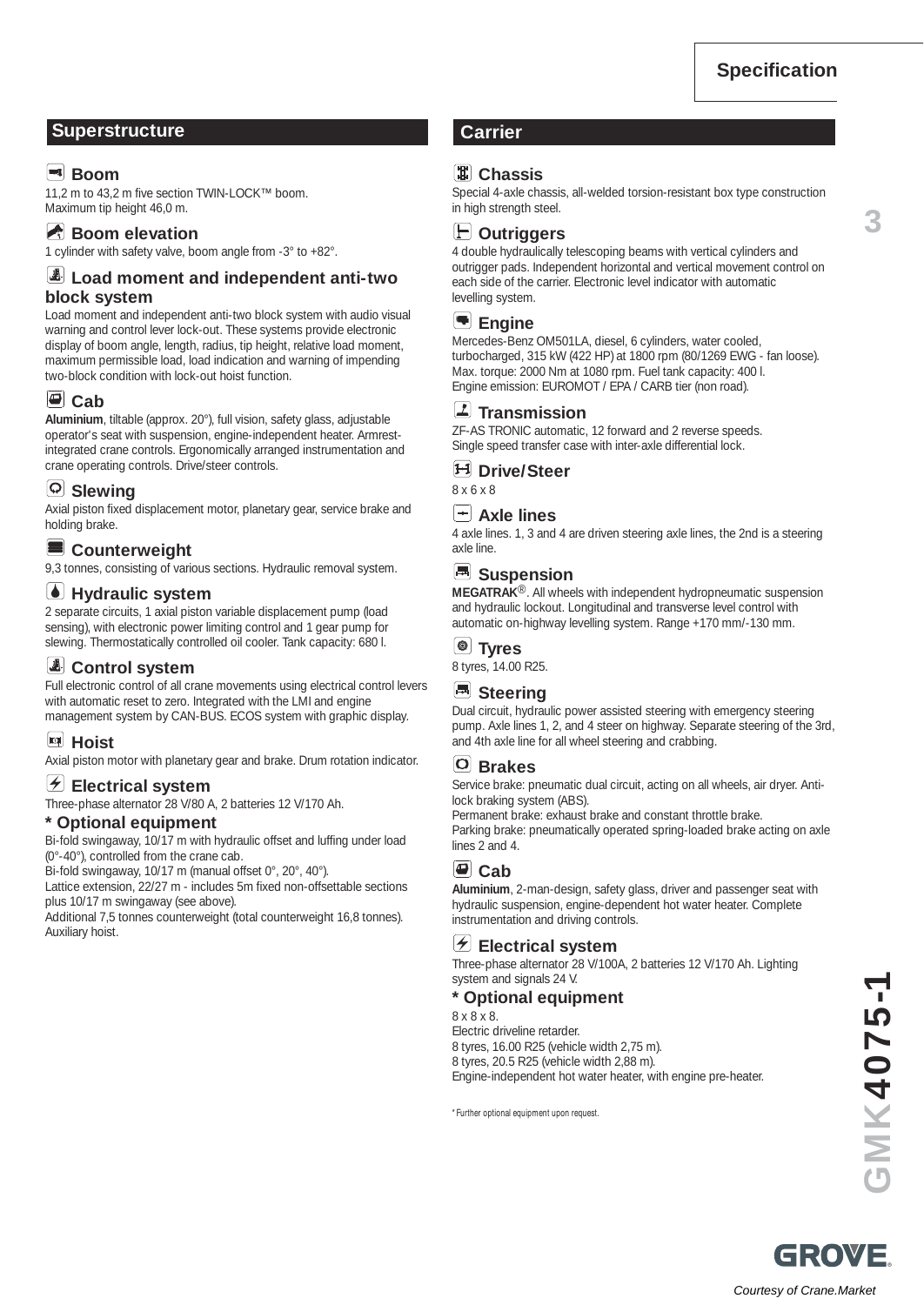#### **Teleskopausleger**

Von 11,2 m bis 43,2 m ausfahrbarer, fünfteiliger, TWIN-LOCK™ Ausleger. Maximale Rollenhöhe 46,0 m.

#### **Wippwerk**

**4**

1 Zylinder mit Sicherheits-Rückschlagventil. Auslegerverstellwinkel -3° bis +82°.

#### **Elektronischer Lastmomentbegrenzer und unabhängiges Hubendschalter System**

Elektronischer Lastmomentbegrenzer mit hör- und sichtbarer Vorwarnung sowie automatischer Abschaltung, Digitalanzeige für tatsächliche und zulässige Belastung, Ausladung und diverse Zustände. Unabhängiges Hubendschalter-System mit Abschaltfunktion.

#### **E** Kranfahrerkabine

**Aluminium**-Kabine, Vollsicht, ca. 20° kippbar, Sicherheitsglas, verstellbarer Fahrersitz mit Dämpfung. In Armlehnen integrierte Kransteuereinrichtung. Ergonomisch angeordnete Steuer- und Kontrolleinrichtungen. Motorunabhängige Heizung. Fahr- und Lenkeinrichtung.

# **Drehwerk**

Axialkolben-Konstantmotor, Planetengetriebe, Betriebs- und Haltebremse.

#### **Gegengewicht**

9,3 t bestehend aus mehreren Teilen. Hydraulisches Rüstsystem.

#### **Hydrauliksystem**

2 separate Kreisläufe, 1 Axialkolben-Verstellpumpe (Load-Sensing) mit elektronischer Grenzlastregelung und 1 Zahnradpumpe für das Drehwerk. Thermostatisch gesteuerter Ölkühler. Tankvolumen: 680 l Hydrauliköl.

# *Steuerung*

Voll elektronische Steuerung aller Bewegungen mit elektrischen Kreuzsteuerhebeln mit automatischer Nullstellung, verbunden mit der LMB und dem Motormanagement System über einen CAN-BUS. ECOS System mit grafischer Anzeige.

#### **Hubwerk**

Axialkolbenmotor mit Planetengetriebe und Bremse. Hubwerksdrehmelder.

#### **Elektrische Anlage**

Drehstromlichtmaschine 28 V/80 A, 2 Batterien 12 V/170 Ah.

#### **\* Zusatzausrüstung**

Doppelklappspitze 10/17 m. Abwinklung (0°-40°). Aus der Kranfahrerkabine hydraulisch einstellbar und unter Teillast wippbar. Doppelklappspitze 10/17m (0°, 20°, 40° manuell abwinkelbar). Auslegerverlängerung, Gitterkonstruktion 22/27 m, bestehend aus Doppelklappspitze (siehe oben) und 1 bzw. 2 Verlängerungsstücke zu je 5 m. Zusatzgegengewicht 7,5 t (Gesamtgegengewicht 16,8t). Hilfshubwerk.

#### **Kranoberwagen Kranunterwagen**

#### **Rahmen**

4-Achs-Spezialfahrzeug, geschweißte, torsionssteife Kastenkonstruktion aus hochfestem Feinkornstahl.



4 hydraulisch doppelt teleskopierbare Schiebeträger mit Abstützzylindern und Abstützplatten, beidseitig vom Unterwagen aus einzeln horizontal und vertikal steuerbar. Elektronische Niveauanzeige mit automatischer Nivellierung.

#### **Motor**

Mercedes-Benz OM501LA, 6 Zylinder Diesel, wassergekült mit Abgasturbolader, 315 kW (422 HP) bei 1800 min-1 (80/1269/EWG Ventilator lose), max. Drehmoment 2000 Nm bei 1080 min<sup>-1</sup>. Kraftstoffbehälter: 400 l. Motoremission: EUROMOT / EPA / CARB (non road).

#### **Getriebe**

ZF-AS TRONIC Getriebeautomat, 12 Gänge vorwärts und 2 Gänge rückwärts. Verteilergetriebe 1 stufig mit Längsdifferentialsperre.

# **Antrieb/Lenkung**

8 x 6 x 8.

# **Achslinien**

4 Achslinien, Achslinie 1, 3 und 4 gelenkt und angetrieben. Achslinie 2 gelenkt.

## **E** Federung

**MEGATRAK**®. Alle Räder in Einzelradaufhängung, hydropneumatische Federung und hydraulische Blockierung. Neigungsverstellung in alle Richtungen und automatische Straßenfahrtniveaueinstellung. Federweg +170mm/-130mm.

#### **Bereifung**

8 Reifen, Größe 14.00 R25.

## **Lenkung**

Zweikreis-Hydrolenkung mit Notlenkpumpe. Während der Straßenfahrt werden die 1., 2. und 4. Achse gelenkt. Separate Lenkung der 3. und 4. Achslinie für Allradlenkung und Krabbengang.

#### **Bremsen**

Betriebsbremse: pneumatische Zweikreisbremse, auf alle Räder wirkend, Lufttrockner. Automatischer Blockier-Verhinderer (ABV). Dauerbremse: Motorklappenbremse mit Konstantdrossel. Feststellbremse: druckluftbetätigte Federspeicherbremse auf 2. und 4. Achslinie wirkend.

#### **Fahrerhaus**

**Aluminium**, 2-Mann-Fahrerhaus, Sicherheitsglas, hydraulisch gedämpfter Fahrer- und Beifahrersitz, motorabhängige Warmwasserheizung. Kontrollund Bedienungseinrichtung für Fahrbetrieb.

#### **Elektrische Anlage**

Drehstromlichtmaschine 28 V/100 A, 2 Batterien 12 V/170 Ah, Beleuchtung und Signaleinrichtung 24 V.

#### **\* Zusatzausrüstung**

8 x 8 x 8.

Elektrische Wirbelstrombremse.

8 Reifen, Größe 16.00 R25 (Fahrzeugbreite 2,75 m).

8 Reifen, Größe 20.5 R25 (Fahrzeugbreite 2,88 m).

Motorunabhängige Warmwasser-Standheizung mit Motorvorwärmung.

\* Weitere Zusatausrüstungen auf Anfrage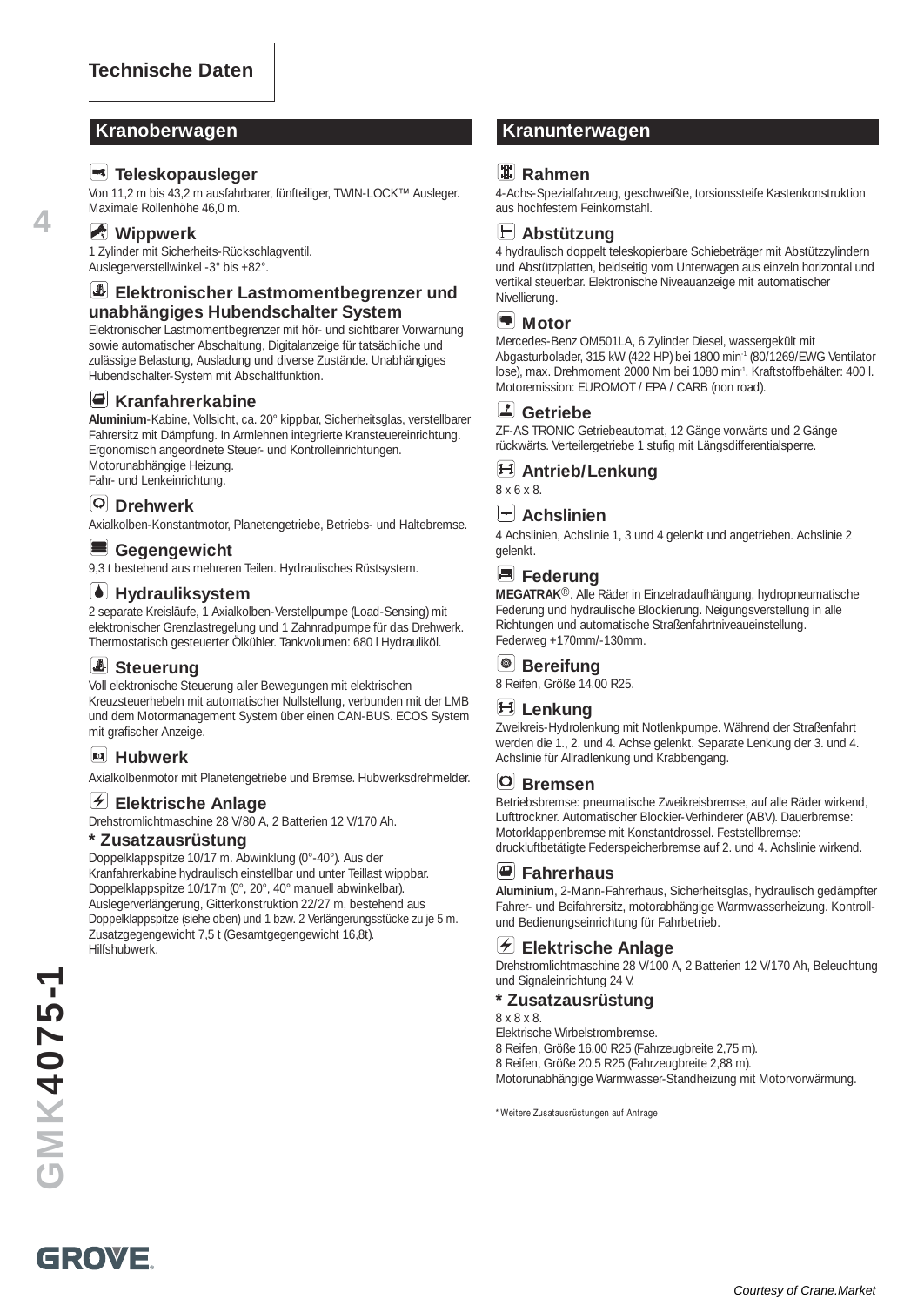# **Caractéristiques techniques**

# **Superstructure Porteur**

# **Flèche**

Flèche cinq éléments, de 11,2 m à 43,2 m, à télescopage TWIN-LOCK™. Hauteur maximum de tête de flèche 46,0 m.

# **Relevage**

1 vérin avec clapet anti-retour, angle de relevage de - 3° à +82°.

## **Contrôleur d'état de charge et dispositif de fin de course haute crochet indépendant**

Equipements électroniques de contrôle de charge et de fin de course haute crochet indépendants avec dispositifs de signalisation sonore et visuelle et de coupure des mouvements. Affichage digital d'angle et de longueur de flèche, de portée, de hauteur de tête de flèche, de moment relatif, de charge maximum autorisée, d'état de charge et d'approche de fin de course haute crochet avec coupure du mouvement de montée de treuil.

# **Cabine**

Cabine **Aluminium**, inclinable (angle d'inclinaison environ 20º) panoramique, verre de sécurité, siège réglable à suspension, chauffage autonome. Manipulateurs de commandes de grue intégrés aux accoudoirs. Disposition ergonomique de l'instrumentation et des commandes. Commandes de translation et direction.

# **Orientation**

Dispositif d'orientation avec double entraînement, moteurs hydrauliques à pistons axiaux, frein principal et frein de retenue.

# **Contrepoids**

Contrepoids modulaire de 9,3 tonnes de poids total et système de dépose hydraulique.

# **Système hydraulique**

Système hydraulique comportant 2 circuits séparés, 1 pompe à pistons axiaux, à débits variables avec dispositif de régulation de puissance électronique et 1 pompe à engrenages pour l'orientation. Refroidisseur d'huile à commande thermostatique. Volume du réservoir : environ 680 l.

# **Commandes de grue**

Commandes de grue électroniques par manipulateurs électriques avec retour au neutre automatique. Ces commandes sont reliées au contrôleur d'état de charge et au dispositif de gestion du moteur thermique par système CAN-BUS. Système ECOS avec affichage graphique

# **Treuil de levage**

Treuil avec tambour rainuré, réducteur à planétaires, frein multidisque, moteur à pistons axiaux et indicateur de rotation.

#### **Installation électrique**

Alternateur triphasé 28 V/80 A et 2 batteries 12 V/170 Ah.

#### **Equipements optionnels**

Extension treillis à repliage latéral double de 10/17 m – avec déport hydraulique et inclinaison sous charge (0°-40°) commandés depuis la cabine.

Extension treillis à repliage latéral double de 10/17 m (inclinable à 0°, 20°, 40°). Extension treillis de 22/27 m constituée de : extension treillis double (voir ci-dessus) plus éléments intermédiaires de 5 m.

Contrepoids supplémentaire de 7,5 t (Contrepoids total 16,8 t). Treuil auxiliaire.

# **Châssis**

Porteur spécial, « 4 lignes d'essieux », mécanosoudé, type caisson, en acier à haute limite élastique.

**Calage**

4 poutres double-étage à télescopage hydraulique, avec vérins et patins d'appui. Commande indépendante des mouvements verticaux et horizontaux sur à niveau électronique les deux côtés du porteur. Indicateur de niveau électronique avec système de mise à niveau automatique.

#### **Moteur**

Moteur Diesel Mercedes-Benz OM501LA, 6 cylindres suralimenté, refroidi par eau et développant 315 kW (422 CV) à 1800 min-1 (80/1269 EWG ventilateur débrayable). Couple maxi 2000 Nm à 1080 min-1 . Capacité du réservoir : env. 400 l. Conformité aux normes de pollution EUROMOT / EPA / CARB (tout terrain).

#### **Boite de vitesses**

Boîte de vitesses automatique ZF-AS TRONIC, 12 rapports de marche avant et 2 rapports de marche arrière. Boîte de transfert avec verrouillage longitudinal du différentiel.

#### **Direction/Transmission**

8 x 6 x 8.

#### **Lignes d'essieu**

4 « lignes d'essieux ». « Lignes d'essieux » 1, 3, et 4 directrices et motrices, « lignes d'essieux » 2 directrices.

#### **B** Suspension

Suspension hydropneumatique à roues indépendantes **MEGATRAK**®. et dispositif de verrouillage. Commandes de mise à niveau longitudinal et transversal. Dispositif de mise à niveau automatique en position route. Débattement: +170 mm/-130 mm.

## **Pneumatiques**

10 pneumatiques 14.00 R25.

## **Direction**

Direction assistée à double circuit et pompe de secours. « Lignes d'essieux » 1, 2 et 4 directionnelles sur route. Direction indépendante pour les « lignes d'essieu » 3 et 4 pour réduction du diamètre de braquage et déplacement latéral (marche en crabe).

## **Freins**

Frein de service pneumatique à double circuit agissant sur toutes les roues. Dessiccateur. Dispositif anti-blocage (ABS). Ralentisseur par clapet sur échappement et décalage de la distribution. Frein de stationnement à ressorts commandé pneumatiquement agissant sur les « lignes d'essieux » 2 et 4.

#### **Cabine**

Cabine bi-place en **aluminium** avec vitrage de sécurité, siège conducteur suspendu, chauffage à eau chaude alimenté par le moteur et instrumentation complète pour le contrôle et la conduite de la machine.

#### $|\boldsymbol{\tau}|$ **Installation électrique**

Alternateur triphasé 28 V/100 A et 2 batteries 12 V/170 Ah, équipement d'éclairage et de signalisation routière : 24 V.

#### **\* Equipements optionnels**

Configuration 8 x 8 x 8

Frein électromagnétique. 8 pneumatiques 16.00 R25 (largeur du véhicule 2,75 m). 8 pneumatiques 20.5 R25 (largeur du véhicule 2,88 m). Chauffage auxiliaire â eau chaude indépendant avec dispositif de préchauffage moteur.

\* Autres équipements optionnels sur demande

GROWE Courtesy of Crane.Market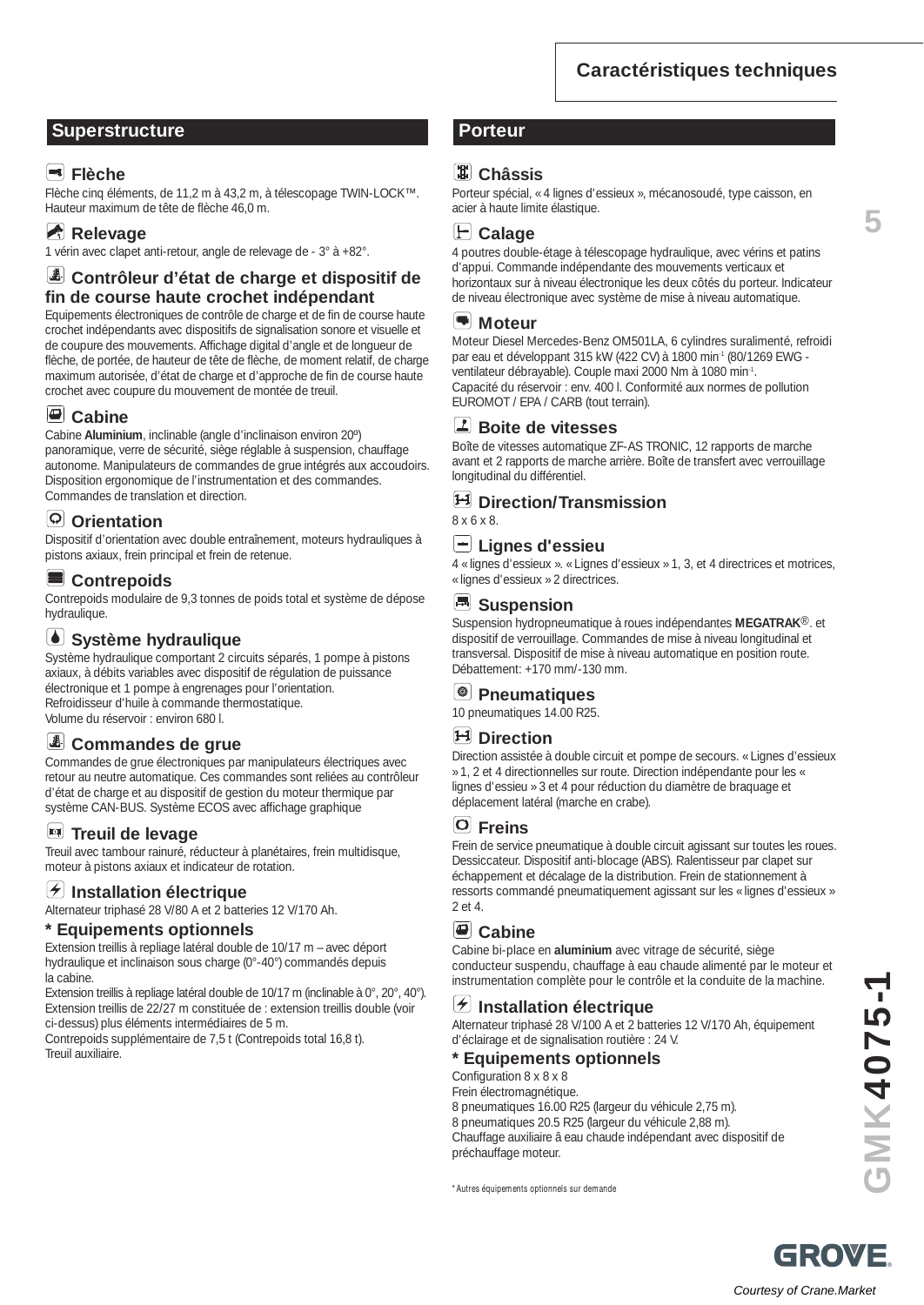#### **Superestructura Chasis**

#### **Pluma**

**6**

De 11,2 m a 43,2 m cinco tramos de telescopaje TWIN-LOCK™. Altura máxima en punta 46,0 m.

#### **Elevación de pluma**

Un cilindro con válvula de seguridad. Angulo de pluma desde -3° hasta +82°.

#### **Sistema Indicador del Momento de Carga y de Final de Carrera del Gancho**

Sistema Indicador del Momento de Carga y de Final de Carrera del Gancho, con alarma audio-visual y bloqueo automático de las palancas. Este sistema incluye pantalla digital con indicación de ángulo de pluma, longitud, radio, altura de cabeza de pluma, momento de carga relativo, carga máxima permisible, carga real y alarma de fin de carrera del gancho con bloqueo del movimiento de elevación.

#### **Cabina**

**De Aluminio**, basculable (approx. 20º) amplia visibilidad, cristales de seguridad, asiento del operador ajustable y con suspensión. Calefacción independiente del motor. Controles de la grúa integrados en el apoyabrazos. Controles de operación de la grúa e instrumentación ergonómicamente situados. Controles de traslación/dirección.

# **Giro**

Con motor de pistón axial, engranaje planetario, freno de servicio y freno de retención.

#### **Contrapeso**

De 9,3 Tm., compuesto de varios bloques. Sistema hidráulico para desmontaje.

#### **Sistema hidráulico**

Dos circuitos separados, con una bomba de pistones axiales y caudal variable (sensor de demanda de carga) con control electrónico limitador de potencia y una bomba de engranaje para el giro. Radiador de aceite con control por termostato. Capacidad del depósito: 680 litros.

#### **Sistema de control**

Control completamente electrónico de todos los movimientos de la grúa, usando palancas de control eléctrico con retorno automático a cero. Integrado con el Limitador de Cargas y el sistema de control del motor por un equipo "CAN-BUS". Systema ECOS con pantalla gráfica

## **Cabrestante**

Motor de pistón axial con engranaje planetario y freno. Indicador de rotación del tambor.

#### **Sistema eléctrico**

Trifásico con alternador 28V/80A, dos baterías de 12v/170 Ah.

#### **\* Equipos opcionales**

Plumín articulado en 2 secciones, 10/17 m - con angulación fija y variable, con carga (0° - 40°) de accionamiento hidráulico.

Plumín articulado en 2 secciones, 10/17 m (angulable 0°, 20°, 40°). Extensión de pluma, de celosía de 22/27 m, incluyendo el plumín de 10/17 m (el de arriba) más extensiones de 5m.

Contrapeso adicional de 7,5 Tm. (Contrapeso total 16,8 Tm.) Cabrestante Auxiliar.

Calefacción independiente del motor por agua caliente, con precalentamiento del motor.

# <sup>[<sub>點</sub>]</sup> Bastidor

Chasis especial de cuatro ejes de construcción soldada tipo cajón, resistente a la torsión, en acero de alta resistencia.



Cuatro dobles vigas telescópicas hidráulicas con cilindros verticales y placas de apoyo. Controles independientes para los movimientos horizontales y verticales, con controles en ambos lados del chasis. Indicador electrónico de nivel con sistema de nivelación automática.

#### **Motor**

Diesel Mercedes Benz OM501LA, 6 cilindros, refrigerado por agua y turboalimentado, 315 Kw (422 HP) a 1.800 r.p.m. (80/1269 EWG - ventilador desconectado), par máximo: 2000 Nm, a 1.080 r.p.m. Capacidad del Depósito de Combustible: 400 litros. Emisión de gases: Según normas EUROMOT / EPA / CARB

(fuera de carretera).

#### **Transmisión**

Transmisión automática ZF-AS TRONIC, 12 velocidades adelante y 2 atrás. Caja de transferencia de una velocidad con bloqueo de diferencial entre ejes.

#### **Tracción/Dirección**

8 x 6 x 8.

#### **Ejes**

4 ejes en linea. Ejes 1, 3 y 4 motrices y directrices. Eje 2 directrices.

#### **Suspensión**

**MEGATRAK**®. Todas las ruedas con suspensión hidroneumática independiente y bloqueo hidráulico. Control de nivel longitudinal y transversal con sistema de nivelación automática en carretera. Desplazamiento +170 mm./ -130 mm.

#### **Neumáticos**

8 neumáticos, 14.00 R25.

#### **Dirección**

Dirección servo-asistida con doble circuito con bomba de dirección de emergencia. Los ejes 1, 2 y 4 son directrices para circular por carretera. Dirección separada de los ejes 3° y 4° para la dirección en todas las ruedas y conduccion tipo cangrejo.

#### **Frenos**

Frenos de servicio: Neumático con doble circuito, actuando sobre todas las ruedas, secador de aire. Sistema antibloqueo de frenos (ABS). Freno contínuo: Freno sobre el escape, con estrangulamiento contínuo. Freno de Aparcamiento: Operado neumáticamente y aplicado por muelle sobre los ejes 2º y 4°.

#### **Cabina**

De **Aluminio**, para dos personas, cristales de seguridad, asientos del conductor y pasajero con suspensión hidráulica, calefacción por agua caliente del motor. Controles e instrumentación para conducción del vehículo.

#### **Sistema eléctrico**

Trifásico, alternador de 28 V/100A, 2 baterías 12 V/170 Ah. Sistema de alumbrado y señalización a 24 V.

## **\* Equipos opcionales**

8 x 8 x 8.

Retardador eléctrico. 8 neumáticos 16.00 R25(Anchura del vehículo: 2,75 m). 8 neumáticos 20.5 R25 (Anchura del vehículo: 2,88 m). Calefacción independiente del motor por agua caliente, con precalentamiento del motor.

\* Siguientes equipos bajo demanda

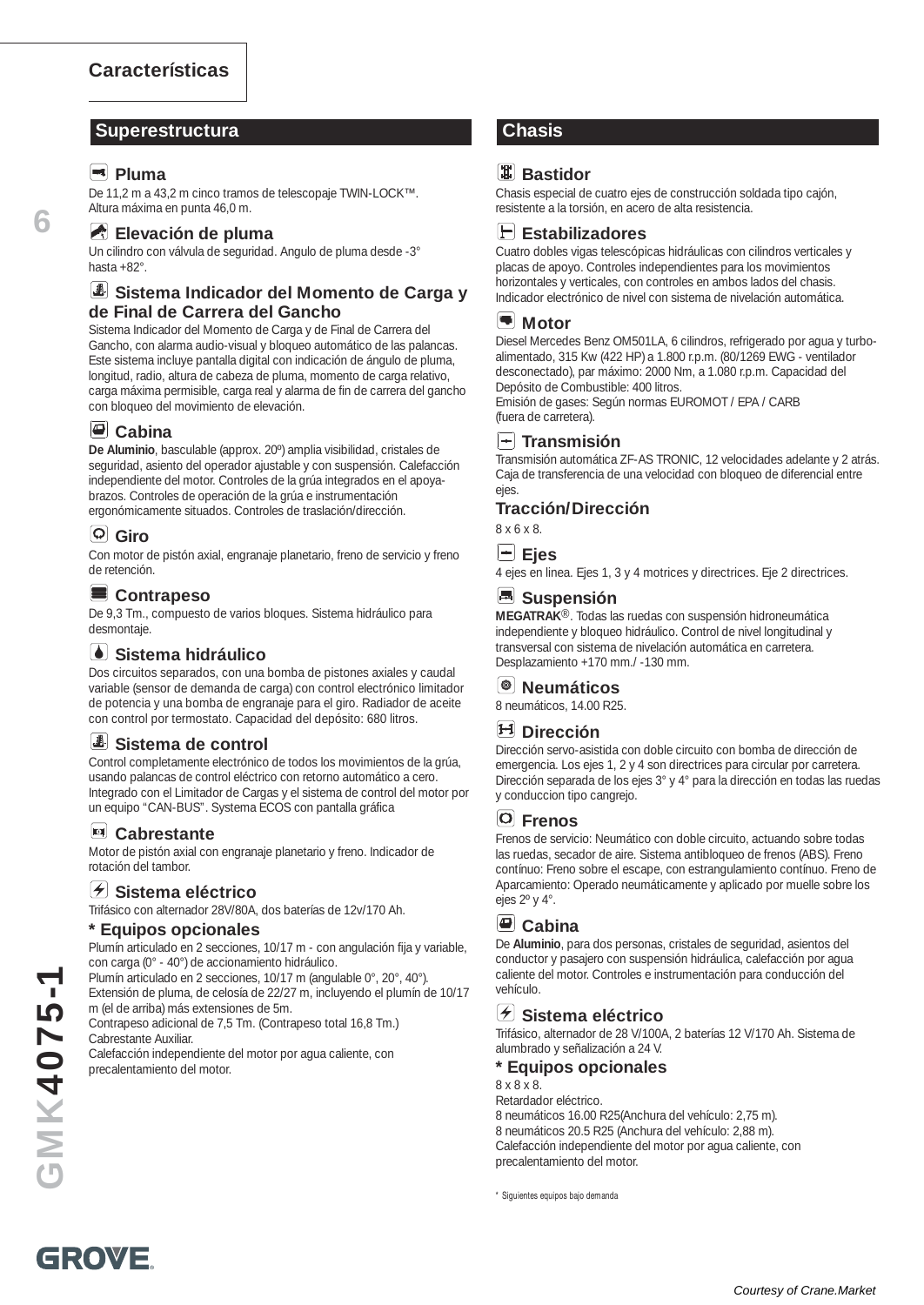**7**

## **Torretta Carro**

## **Example 3**

A 5 sezioni da 11,2 a 43,2 m con sfilamento TWIN-LOCK™. Altezza massima: 46,0 m.

#### Sollevamento Braccio

Un cilindro con valvola di sicurezza, angolo del braccio da -3° a +82°

#### **Limitatore di carico e finecorsa**

Limitatore di carico e finecorsa con allarme visivo e sonoro e blocco delle leve di comando. Questo sistema è provvisto di display elettronico riportante l'angolo e la lunghezza del braccio, il raggio di lavoro, l'altezza di lavoro, il momento, il carico massimo ammissibile e il carico sollevato. Allarme per prevenire il fine corsa con blocco delle funzioni dell'argano.

#### **Cabina**

Costruita in alluminio, grande visibilità, ribaltable (circa 20º) cristalli di sicurezza, sedile regolabile con sospensione. Riscaldamento ad acqua indipendente dal motore. Comandi della gru integrati nei braccioli, strumentazione di controllo e servizio. Comandi sterzo e guida.

#### **Rotazione**

Motore a pistoni assiali a portata fissa,riduttore planetario, freno di servizio e freno d'arresto.

#### **Contrappeso**

9,3 tonnellate, in più sezioni. Sistema di rimozione idraulico.

#### **Motore**

Verdi carro.

#### **Impianto idraulico**

Due circuiti separati, una pompa a pistoni assiali a portata variabile con limitatore elettronico (load sensing) e una pompa a ingranaggi per la rotazione. Raffreddamento olio idraulico con controllo termostatico. Capacità serbatoio 680 litri.

# **Comandi**

Controllo completamente elettronico di tutti i movimenti della gru con leve di comando a controllo elettrico con azzeramento automatico. Integrato con il sistema LMI (Limitatore di carico) e con il sistema CAN-BUS di controllo del motore.

#### **Argano**

Motore a pistoni assiali a portata variabile con riduttore planetario e freno. Indicatore della rotazione dell'argano.

#### **Impianto elettrico**

Alternatore trifase 28V/80 A, due batterie 12V 170Ah.

#### **\* Equipaggiamenti opzionali**

Prolunga tralicciata pieghevole 10/17 m, con sistema di posizionamento idraulico e angolazione sotto carico (0°-40°), controllata dalla cabina gru. Falcone ripiegabile da 10/17m inclinabile a 0°,20°,40°.

Prolunga tralicciata 22/27 m inclusi 5 metri fissi non angolabili, piú prolunga tralicciata 10/17 m (vedi sopra).

Contrappeso aggiuntivo di 7,5 tonnellate (contrappeso totale 16.8 tonnellate).

Argano ausiliario.

#### **Telaio**

Telaio speciale 4 assi, completamente saldato, in acciaio scatolato ad alta resistenza, resistente alla torsione.

#### **Stabilizzatori**

4 doppie travi orizzontali telescopiche con cilindri verticali e piatti stabilizzatori. Controllo dei movimenti verticale ed orizzontale indipendente su ogni lato del carro. Indicatori elettronici di livello con sistema di messa in bolla automatico.

#### **Motore**

Mercedes Benz OM501LA diesel 6 cilindri raffreddato ad acqua, sovralimentato, potenza di 315 kW (422 HP) a 1800 giri (80/1269 EWG fan loose). Coppia massima 2000 Nm a 1080 giri. Capacità serbatoio 400 litri. Emissione gassosa allo scarico nei limiti: EUROMOT / EPA / CARB (motori non stradali).

#### **Cambio**

ZF-AS TRONIC automatico 12 velocità avanti più 2 retromarcia. Ripartitore a una velocità.

#### **Trazione/Sterzo**

8 x 6 x 8

#### **Assali**

4 assi: tutti sterzanti: Gli assi 1,3 e 4 sono traenti.

#### **Sospensioni**

**MEGATRAK**®. Tutte le ruote sono montate su sospensioni idropneumatiche indipendenti con bloccaggio idraulico. Controllo del livellamento longitudinale e trasversale con livellamento automatico per la circolazione stradale. Corsa +170mm/-130mm.

#### **Pneumatici**

8 pneumatici montati in singolo 14.00 R25

#### **Sterzo**

Doppio circuito, servoassistito idraulicamente con pompa di emergenza. Assi 1 2 e 4 comandati dallo sterzo durante la marcia. Comando separato per il terzo e il quarto asse per eseguire la sterzatura combinata e a granchio.

#### **Freni**

Freno di servizio: pneumatico a doppio circuito, agente su tutte le ruote, con essiccatore dell'aria. Sistema antibloccaggio (ABS). Freno motore. Freno di parcheggio: con molle precaricate a comando pneumatico agente sugli assi 2 e 4.

#### **Cabina**

In alluminio, due posti, cristalli di sicurezza, sedile autista e passeggero con sospensione idraulica, riscaldamento a ricircolo con il liquido di raffreddamento motore. Completa strumentazione di controllo e guida.

#### **Impianto elettrico**

Alternatore trifase 28V/100 A, 2 batterie 12V 170Ah. Luci e segnali a 24 V.

#### **\* Equipaggiamenti opzionali**

8x8x8.

Retarder elettrico. Ruote da 16.00 R 25 (Larghezza macchina 2,75 m). Ruote da 20.5 R 25. (Larghezza macchina 2,88 m). Riscaldamento autonomo con preriscaldatore motore.

\* Altri a richiesta.

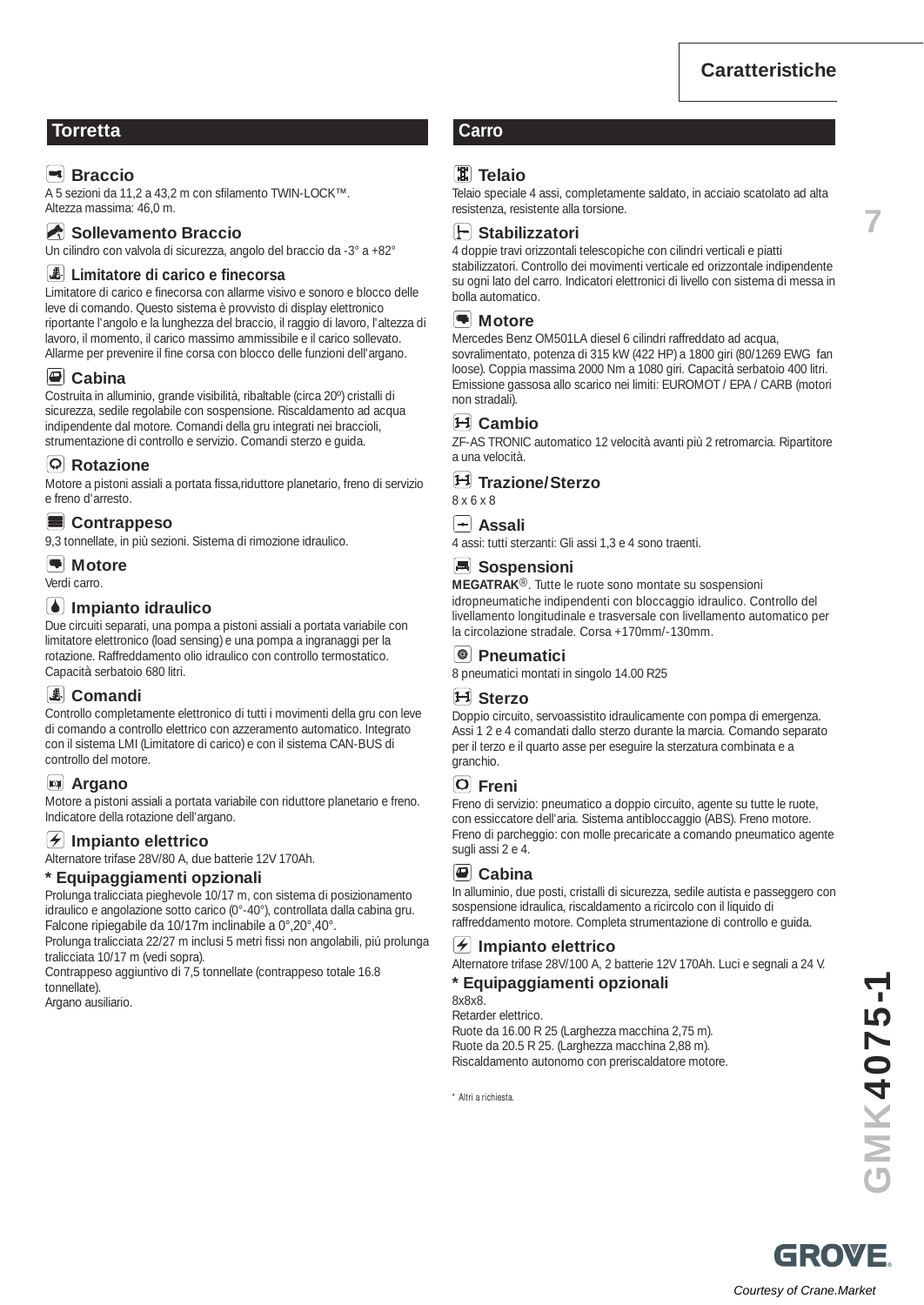**8**

| Axle<br>Achse<br>Essieu<br>Eje<br>Asse |  |  | <b>Total weight</b><br>Gesamtgewicht<br>Poids total<br>Peso total<br>Peso totale |
|----------------------------------------|--|--|----------------------------------------------------------------------------------|
|                                        |  |  | 48                                                                               |



\* with 9,3 t counterweight, 16.00 R25 tyres, 10/17 m bi-fold swingaway, 16 t Hookblock / 11,8 t counterweight, 14.00 R25 tyres, 40 t.<br>\* mit 9,3 t Gegengewicht, 16.00 R25 Reifen, 10/17 m Doppelklappspitze, 16 t Hakenflasche

| <b>Lifting Capacity</b><br>Traglast<br>Force de levage<br>Capacidad de elevación<br>Capacità di sollevamento | <b>Sheaves</b><br>Rollen<br><b>Poulies</b><br>Poleas<br>Carrucole | Weight<br>Gewicht<br>Poids<br>Peso<br>Peso | Parts of line<br>Stränge<br><b>Brins</b><br>Ramales de cable<br>Numero di funi | Possible load with the crane *<br>Mögliche Traglast am Kran *<br>Capacité possible sur la grue *<br>Carga posible con la grue *<br>Portata ammissibile con la gru * |
|--------------------------------------------------------------------------------------------------------------|-------------------------------------------------------------------|--------------------------------------------|--------------------------------------------------------------------------------|---------------------------------------------------------------------------------------------------------------------------------------------------------------------|
| 801                                                                                                          |                                                                   | 800 kg                                     | $2 - 12 / 15$                                                                  | $58/74$ t                                                                                                                                                           |
| 63 t                                                                                                         |                                                                   | 650 kg                                     | $2 - 11$                                                                       | 54                                                                                                                                                                  |
| 40 t                                                                                                         |                                                                   | 450 kg                                     | $2 - 7$                                                                        | 35 <sub>1</sub>                                                                                                                                                     |
| 16t                                                                                                          |                                                                   | 300 kg                                     | - 3                                                                            | 15 <sub>1</sub>                                                                                                                                                     |
| 8 t                                                                                                          | H/B                                                               | 200 kg                                     |                                                                                |                                                                                                                                                                     |

■ requires additional boom nose sheave, Zusatzausrüstung am Rollenkopf erforderlich, demande d'utiliser une poulie auxiliare de tête de flèche,<br>requiere polea adicional en la cabeza de pluma, è richiesto un blocco di carr

requiere polea auicional en la cabeza de piuma, e nomesto un biocco di carrucole ausinano in testa braccio<br>\* varies depending on national regulations, variiert je nach Ländvorschrift, fonction des réglementations nationale



|                |     | 2   | 3   | 4    | 5    | 6    |      | 8    | 9         | 10   | 11   | 12   | R <sub>1</sub> | R <sub>2</sub> | $\mathcal{L}$ |
|----------------|-----|-----|-----|------|------|------|------|------|-----------|------|------|------|----------------|----------------|---------------|
| km/h           | 5,0 | 6,4 | 8,2 | 10,6 | 13,4 | 17,2 | 22,7 | 29,1 | 37,6      | 48,2 | 61,2 | 78,5 | 5,4            | 6,9            | 70%           |
| $\ddot{\odot}$ |     |     |     |      |      |      |      |      | 14.00 R25 |      |      |      |                |                |               |

# **+**

|                  |                             | Infinitely variable<br>stufenlos<br>progressivement variable<br>Infinitamente variable<br>Infinitamente variabile | Rope<br>Seil<br>Câble<br>Cable<br>Fune | Max. Single line pull<br>Max. Seilzug<br>Effort maxi au brin simple<br>Tiro máximo por ramal<br>Tiro max. per singola fune |
|------------------|-----------------------------|-------------------------------------------------------------------------------------------------------------------|----------------------------------------|----------------------------------------------------------------------------------------------------------------------------|
| $\bullet$        | $0 - 125$ m/min             | single line<br>für einfachen Strang<br>brin simple<br>ramal simple<br>tiro a fune singola                         | 16 mm/220 m                            | 50 kN                                                                                                                      |
| $\boldsymbol{Q}$ | $0 - 125$ m/min             | single line<br>für einfachen Strang<br>brin simple<br>ramal simple<br>tiro a fune singola                         | 16 mm/220 m                            | 50 kN                                                                                                                      |
|                  | $0 - 2.2$ min <sup>-1</sup> |                                                                                                                   |                                        |                                                                                                                            |
|                  | $-3^\circ$ to $+82^\circ$   | $<$ 40 $s$                                                                                                        |                                        |                                                                                                                            |
|                  | 11,2 m to 43,2 m            | $300 s$                                                                                                           |                                        |                                                                                                                            |

# **GMK4075-1**

# GROVE.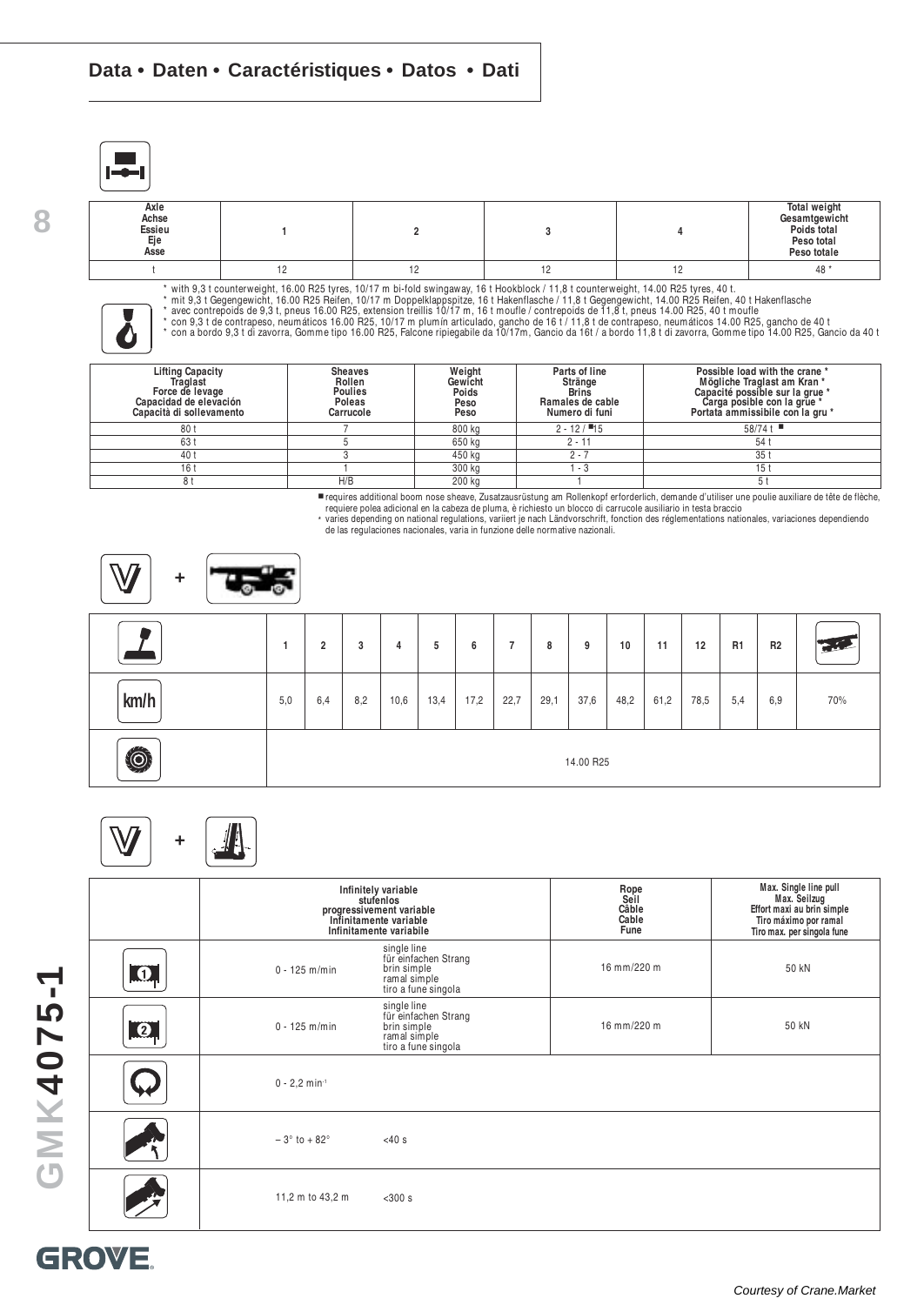# **Dimensions • Abmessungen • Encombrement • Dimensiones • Dimensioni**





Ra = Radius all wheels steered Radius allradgelenkt Rayon toutes les roues directrices Radio de giro con todas las ruedas giradas Raggio di curva con tutte le ruote sterzate **GMK4075-1**

**9**

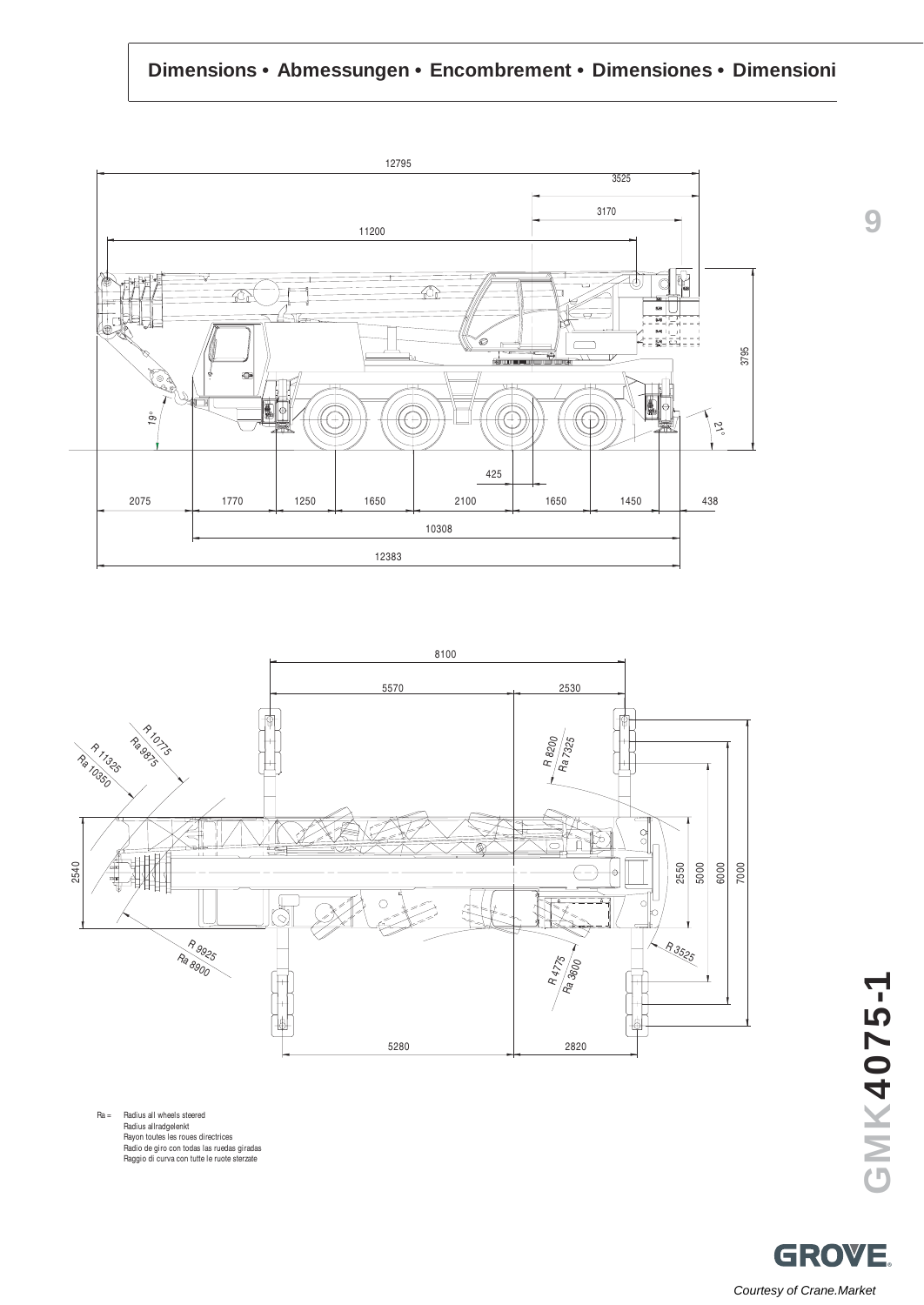# **Dimensions • Abmessungen • Encombrement • Dimensiones • Dimensioni**

## **Counterweight • Gegengewicht • Contrepoids • Contrapesos • Contrappesi**





| Ŧ       | 1       | $\overline{c}$ | 3       | 4       | 5       |
|---------|---------|----------------|---------|---------|---------|
|         | $0,5$ t | $1,3$ t        | $2,5$ t | $5,0$ t | $2,5$ t |
| $1,8$ t | Χ       | χ              |         |         |         |
| $4,3$ t | χ       | χ              | X       |         |         |
| 6,8 t   | Χ       | χ              | X       |         | X       |
| $9,3$ t | Χ       | χ              | χ       | χ       |         |
| 11,8t   | Χ       | χ              | χ       | X       | X       |
| 14,3 t  | Χ       | χ              | X       | 2x      |         |
| 16,8t   | Χ       | χ              | X       | 2x      | X       |

**GMK4075-1**

# **GROVE.**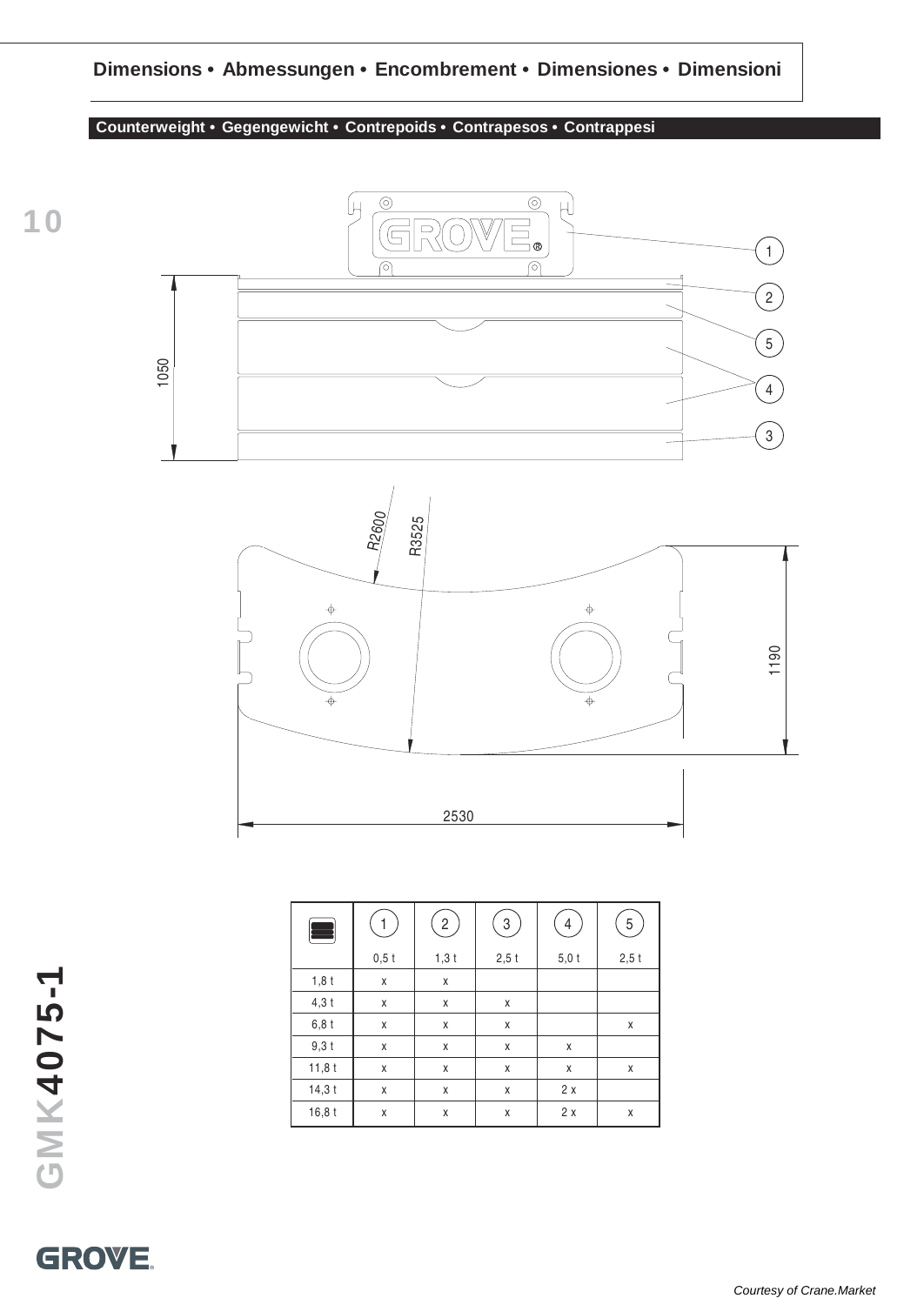#### **Notes • Hinweise • Notes • Notas • Note**

#### **Lifting capacities according to DIN/ISO • 85%**

**WARNING: THIS CHART IS ONLY A GUIDE. The Notes below are for illustration only and should not be relied upon to operate the crane. The individual crane's load chart, operating instructions and other instruction plates must be read and understood prior to operating the crane.**

- DIN/ISO: The structural analysis is based on DIN 15018, part 2 and 3 as well as on FEM 5004 standards. Tipping conditions are governed by DIN 15019, part 2 and ISO 4305 standards. They also take into account the requirements of prEN 13000: 2003 and therefore comply with the requirements of the EU Machinery Directive.
	- 85%: The lifting capacities are based on ANSI/ASME B30.5 and do not exceed 85% of the tipping load. Certain dynamic influences and wind require reduction of capacity. Lifting capacities at 85% do not comply with the essential health and safety requirements of the EU Machinery Directive.

The lifting capacities in the load charts are indicated in metric tonnes.

Lifting capacity = payload + weight of the hook block and suspending device.

The lifting capacities for the telescopic boom apply without jibs (swingaway lattice, boom extension, luffing-jib etc.)

The lifting capacities are subject to modifications.

#### **Traglasten entsprechen DIN/ISO • 85%**

**WARNUNG: DIESE TABELLE IST LEDIGLICH EINE RICHTLINIE. Die Hinweise dienen als Erklärung und sind für die Kranbedienung nicht maßgebend. Vor Inbetriebnahme des Kranes sind die zugehörigen Traglasttabellen, Bedienungsanleitung und andere Vorschriften eingehend zu studieren.**

DIN/ISO: Der Festigkeitsberechnung liegen die DIN 15018 Teil 2 und 3 sowie die FEM 5004 zugrunde. Die Traglasten im Standsicherheitsbereich entsprechen DIN 15019 Teil 2 und ISO 4305. Sie berücksichtigen außerdem die Forderungen der prEN 13000: 2003, und entsprechen damit den Anforderungen der Maschinenrichtlinie.

85%: Die Traglasten basieren auf der ANSI/ASME B30.5 und überschreiten nicht 85% der Kipplast. Wind und dynamische Einflüsse reduzieren die Traglast.

Die 85% Traglasten entsprechen nicht den Sicherheitsanforderungen der EG-Maschinenrichtlinie.

Die Traglasten in den Tabellen sind in metrischen Tonnen angegeben.

Traglast = Nutzlast + Eigengewicht der Hakenflasche und der Anschlagmittel.

Die Traglasten für den Teleskopausleger gelten ohne Spitzenanbauten (Klappspitze, Vorbauspitze, Wippspitze, etc.)

## Änderungen der Tragfähigkeit vorbehalten.

#### **Capacités de levage selon DIN/ISO • 85%**

**ATTENTION: CE TABLEAU N'EST QU'UN GUIDE. Les notes ci-dessous sont données à titre d'exemple et ne devront pas être utilisées pour faire fonctionner la grue. Toute la documentation concernant chaque type de grue: tableau des charges, instructions de fonctionnement et toutes autres plaques d'instructions devront être lues et comprises avant de manoeuvrer la grue.**

- DIN/ISO: Le calculs de résistance sont basés sur les normes DIN 15018, sections 2 et 3 et FEM 5004. Les calculs de basculement sont basés sur les normes DIN 15019, section 2 et ISO 4305. Elles tiennent également compte des
	- paramètres établis par la norme en project prEN 13000: 12003 et de ce fait satisfont les exigences de la Directive Européenne Machines.
	- 85%: Les capacités de levage sont basées sur les normes ANSI/ASME B30.5 et ne dépassent pas 85% de la charge de basculement. Les conditions de vente et les effets dynamiques réduisent les capacités de levage. Les capacités de levage à 85% ne respectent pas les préconisations concernant la santé et la sécurité prévues par la Directive Machines CE.
- Les capacités de levage dans les tableaux sont indiquées en tonnes métriques.

Capacité de levage = charge utile + poids des moufle/crochet et accessoires.

Les capacités de levage pour la flèche télescopique s'entendent sans allonges (flèchette, flèchette pliante, volée variable etc.)

Modifications des capacités de levage réservées.

#### **Capacidades de elevación de acuerdo con DIN/ISO • 85%.**

**AVISO: ESTA TABLA ES SOLO UNA ORIENTACION. Las notas que aparecen al final de la misma solo sirven de ilustración y no deben ser tomadas como instrucciones para operar la grúa. La tabla de cargas, las instrucciones de operación y otras placas ilustrativas de cada grúa deben ser leídas y correctamente interpretadas antes de operar la grúa.**

DIN/ISO: Los analisis de resistencia están basados en las normas DIN 15018, apartados 2 y 3 asi como en las normas FEM 5004. Las condiciones de vuelco están reguladas por las normas DIN 15019 apartado 2 y ISO 4305. Tienen tambien cuenta de las exigencias establecidas por prEN 13000: 2003 y asi cumplen con los requerimientos de las Directivas de Maquinaria de la UE.

85%: Las capacidades de elevación están basadas en las Normas ANSI/ASME B30.5 y no exceden del 85% del momento de vuelco. Ciertas influencias dinámicas y el viento requieren una reducción de las capacidades.

Las capacidades de elevación al 85% no cumplen con las normas de seguridad exigidas por las Directivas de Maquinaria de la CEE. Las capacidades de elevación en las tablas estan referidas en Tm.

Capacidad de elevación = Carga + peso del gancho y aparejos de carga.

Las capacidades de elevación para la pluma telescópica sin plumines (plegables, extensiones de pluma, angulables por motor, etc.)

Las capacidades de elevación están sujetas a modificación.

#### **Capacità di sollevamento in accordo con DIN/ISO • 85%**

**ATTENZIONE: QUESTA TABELLA E' SOLO UNA GUIDA. Le note qui sotto riportate sono date a titolo d'esempio e non devono essere utilizzate per operare la gru. La tabella di carico, le istruzioni d'uso ed ogni altro foglio illustrativo devono essere letti e compresi prima di manovrare la gru.**

DIN/ISO: il calcolo di resistenza è basato sulle norme DIN 15018, parte 2 e parte 3 come sugli standard FEM5004. Le condizioni di ribaltamento sono regolate dalle norme DIN 15019 parte 2 e gli standard ISO 4305.

- Esse tengono conto anche dei parametri stabiliti da prEN13000: 2003 e quindi soddisfano le richieste della Direttiva Macchine Europea.
- 85%: Le capacità di sollevamento sono conformi alla norma ANSI/ASME B30.5 e non superano l'85% del carico di ribaltamento.

Alcuni fattori dinamici e l'azione del vento richiedono una riduzione di portate. Le capacità di sollevamento calcolate all'85% non sono conformi con i requisiti essenziali di salute e sicurezza della Direttiva Macchine CE.

I carichi nelle tabelle di portata sono espressi in tonnellate metriche.

- I carichi indicati nelle tabelle non comprendono il peso dei ganci, dei tiranti, e di nessun altro accessorio di sollevamento.
- I carichi indicati nelle tabelle sono validi per il braccio telescopico senza falconi o estensioni del braccio.

I carichi indicati sono soggetti a modifiche.

**GMK4075-1**

**11**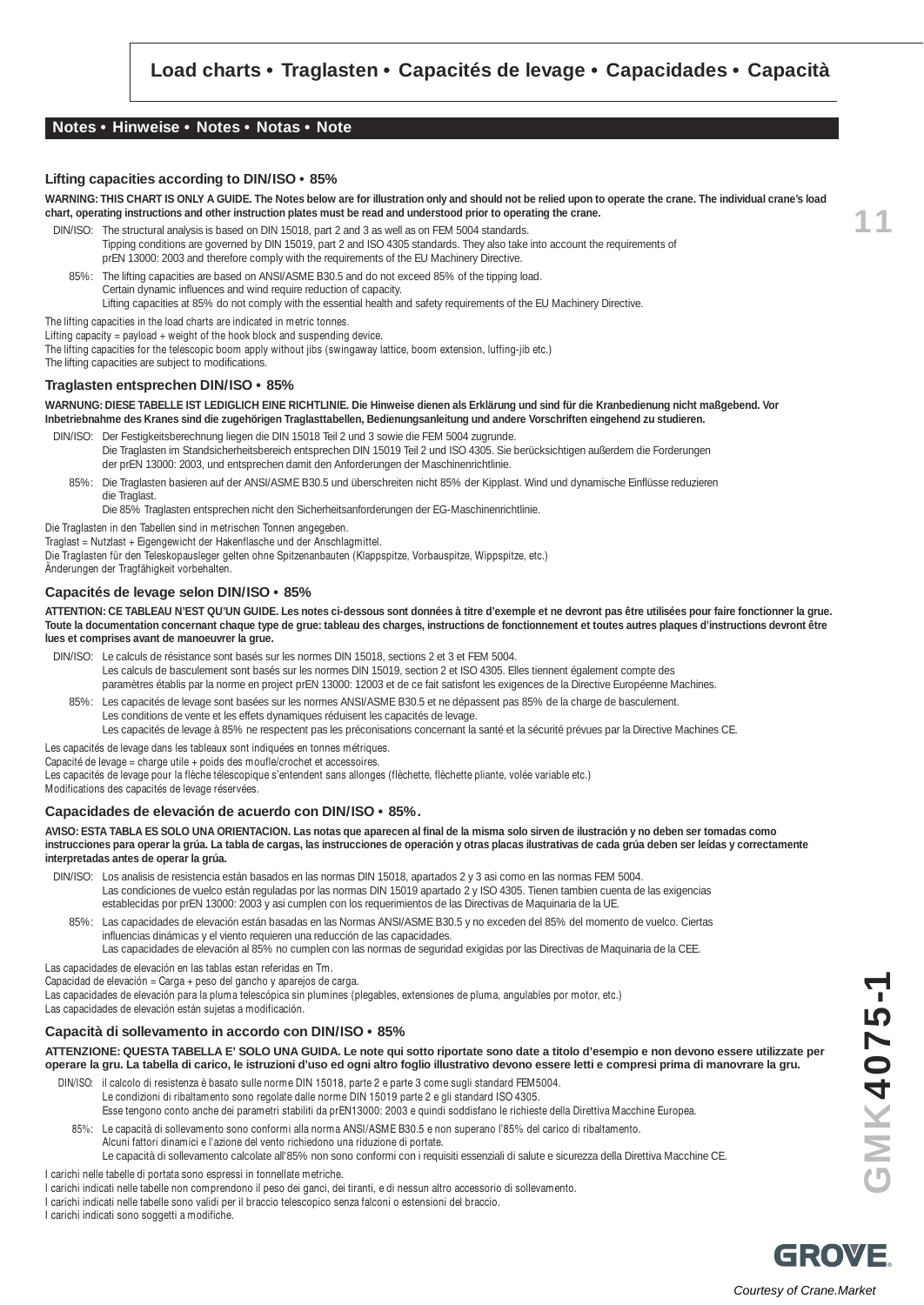#### **Working range • Arbeitsbereiche • Diagramme de levage • Gama de trabajo • Area di lavoro**



GROVE.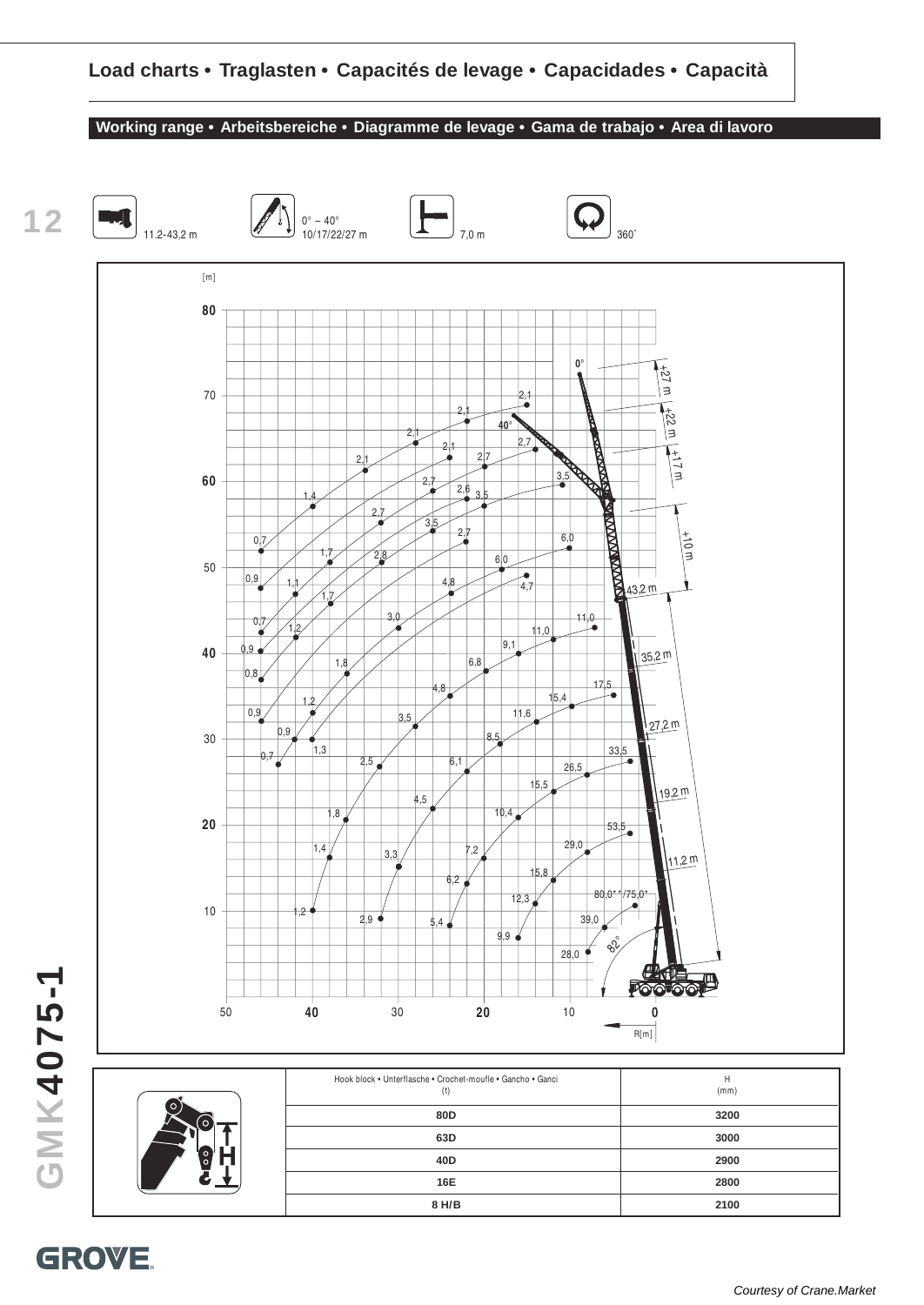#### **Telescopic boom • Teleskopausleger • Flèche principale • Pluma telescópica • Braccio telescopico**

|               | 11,2-43,2 m  |      | $7,0 \text{ m}$ | 360° |                | 16,8t |      |      |                | 13 |
|---------------|--------------|------|-----------------|------|----------------|-------|------|------|----------------|----|
| $\rightarrow$ |              |      |                 |      | <b>DIN/ISO</b> |       |      |      |                |    |
| m             | 11,2         | 15,2 | 19,2            | 23,2 | 27,2           | 31,2  | 35,2 | 39,2 | 43,2           |    |
| 2,5           | 80,0**/75,0* |      |                 |      |                |       |      |      |                |    |
| 3,0           | 68,0         | 56,5 | 53,5            | 50,5 | 33,5           |       |      |      |                |    |
| 4,0           | 52,0         | 49,5 | 46,0            | 44,0 | 33,5           | 24,5  |      |      |                |    |
| 5,0           | 45,0         | 43,5 | 41,0            | 39,0 | 33,5           | 24,5  | 17,5 |      |                |    |
| 6,0           | 39,0         | 38,5 | 37,0            | 35,0 | 33,5           | 23,5  | 17,5 | 14,0 |                |    |
| 7,0           | 33,5         | 34,0 | 33,5            | 31,5 | 30,5           | 22,0  | 17,5 | 14,0 | 11,0           |    |
| 8,0           | 28,0         | 29,5 | 29,0            | 27,0 | 26,5           | 20,5  | 17,5 | 14,0 | 11,0           |    |
| 9,0           |              | 24,0 | 24,5            | 24,5 | 23,0           | 19,0  | 16,5 | 14,0 | 11,0           |    |
| 10,0          |              | 20,5 | 21,0            | 21,0 | 20,0           | 17,8  | 15,4 | 13,7 | 11,0           |    |
| 11,0          |              | 17,6 | 18,2            | 18,1 | 17,6           | 16,8  | 14,4 | 12,9 | 11,0           |    |
| 12,0          |              | 15.3 | 15,8            | 15,8 | 15,5           | 15,7  | 13,4 | 12,2 | 11,0           |    |
| 13,0          |              |      | 13,9            | 13,9 | 13,8           | 14,1  | 12,6 | 11,6 | 10,6           |    |
| 14,0          |              |      | 12,3            | 12,3 | 12,8           | 12,5  | 11,6 | 11,0 | 10,1           |    |
| 15,0          |              |      | 11,0            | 11,0 | 11,5           | 11,2  | 11,0 | 10,3 | 9,5            |    |
| 16,0          |              |      | 9,9             | 10,4 | 10,4           | 10,1  | 10,3 | 9,6  | 9,1            |    |
| 18,0          |              |      |                 | 8,7  | 8,6            | 8,7   | 8,5  | 8,5  | $8,2$<br>$6,8$ |    |
| 20,0          |              |      |                 | 7,3  | 7,2            | 7,4   | 7,1  | 7,1  |                |    |
| 22,0          |              |      |                 |      | 6,2            | 6,3   | 6,1  | 6,0  | 5,7            |    |
| 24,0          |              |      |                 |      | 5,4            | 5,4   | 5,2  | 5,1  | 4,8            |    |
| 26,0          |              |      |                 |      |                | 4,6   | 4,5  | 4,4  | 4,1            |    |
| 28,0          |              |      |                 |      |                | 4,0   | 3,9  | 3,7  | 3,5            |    |
| 30,0          |              |      |                 |      |                |       | 3,3  | 3,2  | 2,9            |    |
| 32,0          |              |      |                 |      |                |       | 2,9  | 2,8  | 2,5            |    |
| 34,0          |              |      |                 |      |                |       |      | 2,4  | 2,1            |    |
| 36,0          |              |      |                 |      |                |       |      | 2,0  | 1,8            |    |
| 38,0          |              |      |                 |      |                |       |      |      | 1,4            |    |
| 40,0          |              |      |                 |      |                |       |      |      | 1,2            |    |

|               | 11,2-43,2 m  |      | $7,0 \text{ m}$ | $360^\circ$ |                | 11,8t             |            |            |                                           |
|---------------|--------------|------|-----------------|-------------|----------------|-------------------|------------|------------|-------------------------------------------|
| $\rightarrow$ |              |      |                 |             | <b>DIN/ISO</b> |                   |            |            |                                           |
| m             | 11,2         | 15,2 | 19,2            | 23,2        | 27,2           | 31,2              | 35,2       | 39,2       | 43,2                                      |
| 2, 5          | 80,0**/75,0* |      |                 |             |                |                   |            |            |                                           |
| 3,0           | 68,0         | 56,5 | 53,5            | 50,5        | 33,5           |                   |            |            |                                           |
| 4,0           | 52,0         | 49,5 | 46,0            | 44,0        | 33,5           | 24,5              |            |            |                                           |
| 5,0           | 45,0         | 43,5 | 41,0            | 39,0        | 33,5           | 24,5              | 17,5       |            |                                           |
| 6,0           | 38,0         | 38,5 | 37,0            | 34,0        | 33,0           | 23,5              | 17,5       | 14,0       |                                           |
| 7,0           | 31,5         | 32,0 | 30,0            | 29,0        | 27,0           | 22,0              | 17,5       | 14,0       | 11,0                                      |
| 8,0           | 24,5         | 25,5 | 26,0            | 24,5        | 23,0           | 20,5              | 17,5       | 14,0       | 11,0                                      |
| 9,0           |              | 21,0 | 21,5            | 21,0        | 19,6           | 19,0              | 16,5       | 14,0       | 11,0                                      |
| 10,0          |              | 17,7 | 18,2            | 18,2        | 17,1           | 17,0              | 15,4       | 13,7       | 11,0                                      |
| 11,0          |              | 15,1 | 15,6            | 15,5        | 15,6           | 15,0              | 13,8       | 12,9       | 11,0                                      |
| 12,0          |              | 13,0 | 13,5            | 13,5        | 14,0           | 13,4              | 12,9       | 11,9       | 11,0                                      |
| 13,0          |              |      | 11,8            | 12,3        | 12,3           | 12,0              | 11,8       | 11,0       | 10,6                                      |
| 14,0          |              |      | 10,6            | 11,0        | 10,9           | 10,8              | 10,7       | 10,3       | 9,7                                       |
| 15,0          |              |      | 9,4             | 9,9         | 9,8            | 9,9               | 9,7        | 9,4        | 8,8                                       |
| 16,0          |              |      | 8,4             | 8,9         | 8,8            | $\frac{8,9}{7,3}$ | 8,8        | 8,6        | $\frac{8,0}{6,7}$                         |
| 18,0          |              |      |                 | 7,3         | 7,3            |                   | 7,2        | 7,1        |                                           |
| 20,0          |              |      |                 | 6,1         | 6,1<br>5,1     | 6,1               | 6,0        | 5,8        | 5,6                                       |
| 22,0<br>24,0  |              |      |                 |             | 4,4            | 5,2               | 5,0        | 4,9<br>4,1 | 4,6                                       |
| 26,0          |              |      |                 |             |                | 4,4<br>3,7        | 4,2<br>3,6 | 3,4        |                                           |
| 28,0          |              |      |                 |             |                | 3,2               | 3,0        | 2,9        |                                           |
| 30,0          |              |      |                 |             |                |                   | 2,6        | 2,4        | $3,8$<br>$3,2$<br>$2,6$<br>$2,2$<br>$1,8$ |
| 32,0          |              |      |                 |             |                |                   | 2,2        | 2,0        |                                           |
| 34,0          |              |      |                 |             |                |                   |            | 1,7        | 1,4                                       |
| 36,0          |              |      |                 |             |                |                   |            | 1,4        | 1,1                                       |
| 38,0          |              |      |                 |             |                |                   |            |            | 0,8                                       |

\* \* 0° over rear with special equipment. Nach hinten mit Sonderausrüstung. En arrierre avec équipement spécial. Por la parte trasera con equipo especial, 0° sull'anteriore con equipaggiamento speciale.

\* 0° over rear, nach hinten, en arrière, por la parte trasera, sul posteriore.<br>Lifting capactites >58 t require additional equipment. Traglasten >58 t erfordern Zusatzausrüstung. Capacités de levage >58 t demandent équipe

**GROVE** Courtesy of Crane.Market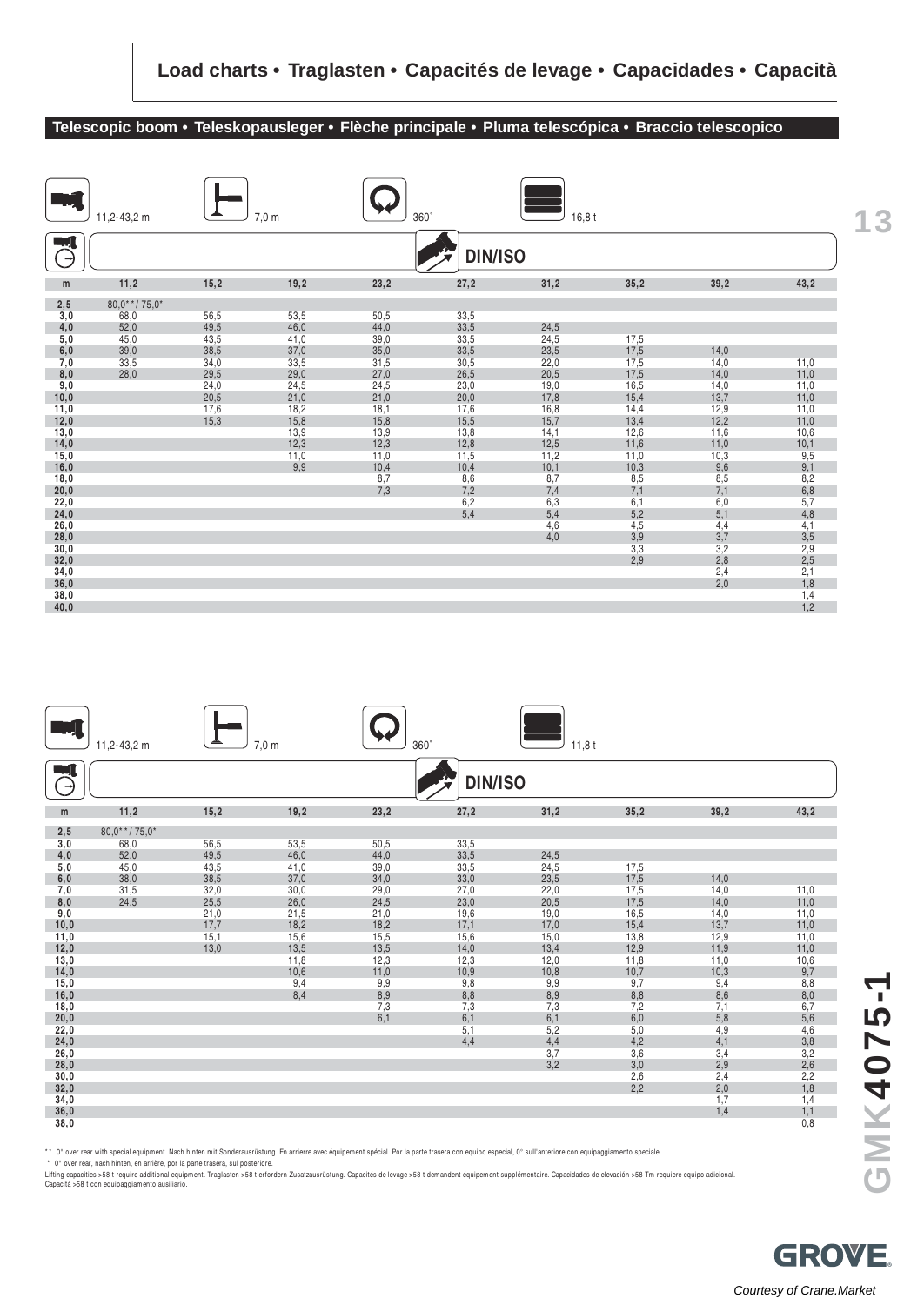#### **Telescopic boom • Teleskopausleger • Flèche principale • Pluma telescópica • Braccio telescopico**

| 1<br>4 |               | 11,2-43,2 m    |      | $7,0 \text{ m}$ | 360° |                | $9,3$ t        |      |      |                                       |
|--------|---------------|----------------|------|-----------------|------|----------------|----------------|------|------|---------------------------------------|
|        | $\rightarrow$ |                |      |                 |      | <b>DIN/ISO</b> |                |      |      |                                       |
|        | m             | 11,2           | 15,2 | 19,2            | 23,2 | 27,2           | 31,2           | 35,2 | 39,2 | 43,2                                  |
|        | 2,5           | $80,0**/75,0*$ |      |                 |      |                |                |      |      |                                       |
|        | 3,0           | 68,0           | 56,5 | 53,5            | 50,5 | 33,5           |                |      |      |                                       |
|        | 4,0           | 52,0           | 49,5 | 46,0            | 44,0 | 33,5           | 24,5           |      |      |                                       |
|        | 5,0           | 45,0           | 43,5 | 41,0            | 39,0 | 33,5           | 24,5           | 17,5 |      |                                       |
|        | 6,0           | 37,0           | 37,0 | 34,0            | 32,5 | 30,5           | 23,5           | 17,5 | 14,0 |                                       |
|        | 7,0           | 29,0           | 29,5 | 28,5            | 27,0 | 25,0           | 22,0           | 17,5 | 14,0 | 11,0                                  |
|        | 8,0           | 22,5           | 24,0 | 24,0            | 22,5 | 21,0           | 20,5           | 17,5 | 14,0 | 11,0                                  |
|        | 9,0           |                | 19,4 | 19,9            | 19,2 | 18,0           | 17,8           | 16,1 | 14,0 | 11,0                                  |
|        | 10,0          |                | 16,2 | 16,7            | 16,6 | 16,5           | 15,5           | 14,6 | 13,7 | 11,0                                  |
|        | 11,0          |                | 13,7 | 14,2            | 14,2 | 14,6           | 13,7           | 13,4 | 12,2 | 11,0                                  |
|        | 12,0          |                | 11,8 | 12,3            | 12,9 | 12,8           | 12,2           | 12,0 | 11,5 | $\frac{10,8}{9,7}$<br>$\frac{8,7}{9}$ |
|        | 13,0          |                |      | 10,9            | 11,4 | 11,2           | 11,4           | 10,7 | 10,4 |                                       |
|        | 14,0          |                |      | 9,6             | 10,1 | 10,0           | 10,1           | 9,8  | 9,4  |                                       |
|        | 15,0          |                |      | 8,5             | 9,0  | 9,0            | 9,0            | 8,9  | 8,5  | 7,9                                   |
|        | 16,0          |                |      | 7,6             | 8,0  | 8,1            | 8,1            | 7,9  | 7,7  |                                       |
|        | 18,0          |                |      |                 | 6,6  | 6,6            | 6,6            | 6,5  | 6,3  | $7,2$<br>$5,9$<br>$4,9$               |
|        | 20,0          |                |      |                 | 5,4  | 5,5            | 5,5            | 5,3  | 5,2  |                                       |
|        | 22,0          |                |      |                 |      | 4,6            | 4,6            | 4,4  | 4,3  |                                       |
|        | 24,0          |                |      |                 |      | 3,8            | $3,9$<br>$3,3$ | 3,7  | 3,6  |                                       |
|        | 26,0          |                |      |                 |      |                |                | 3,1  | 3,0  |                                       |
|        | 28,0          |                |      |                 |      |                | 2,8            | 2,6  | 2,4  | $4,0$<br>$3,3$<br>$2,7$<br>$2,2$      |
|        | 30,0          |                |      |                 |      |                |                | 2,1  | 2,0  | 1,7                                   |
|        | 32,0          |                |      |                 |      |                |                | 1,8  | 1,6  | 1,3                                   |
|        | 34,0          |                |      |                 |      |                |                |      | 1,3  | 1,0                                   |
|        | 36,0          |                |      |                 |      |                |                |      | 1,0  |                                       |

|      | 11,2-43,2 m  |      | $7,0 \text{ m}$ | 360° |                | 6,8t              |       |      |                                                                           |
|------|--------------|------|-----------------|------|----------------|-------------------|-------|------|---------------------------------------------------------------------------|
|      |              |      |                 |      | <b>DIN/ISO</b> |                   |       |      |                                                                           |
| m    | 11,2         | 15,2 | 19,2            | 23,2 | 27,2           | 31,2              | 35,2  | 39,2 | 43,2                                                                      |
| 2, 5 | 80,0**/75,0* |      |                 |      |                |                   |       |      |                                                                           |
| 3,0  | 68,0         | 56,5 | 53,5            | 50,5 | 33,5           |                   |       |      |                                                                           |
| 4,0  | 52,0         | 49,5 | 46,0            | 44,0 | 33,5           | 24,5              |       |      |                                                                           |
| 5,0  | 44,0         | 43,5 | 41,0            | 37,0 | 33,5           | 24,5              | 17,5  |      |                                                                           |
| 6,0  | 36,0         | 34,0 | 31,5            | 30,5 | 28,0           | 23,5              | 17,5  | 14,0 |                                                                           |
| 7,0  | 26,5         | 27,0 | 26,0            | 24,5 | 23,0           | 21,5              | 17,5  | 14,0 | 11,0                                                                      |
| 8,0  | 20,5         | 22,0 | 22,0            | 20,5 | 19,2           | 18,8              | 17,0  | 14,0 | 11,0                                                                      |
| 9,0  |              | 17,7 | 18,3            | 17,5 | 17,4           | 16,2              | 15,3  | 14,0 | 11,0                                                                      |
| 10,0 |              | 14,7 | 15,2            | 15,1 | 15,1           | 14,1              | 13,8  | 12,9 | 11,0                                                                      |
| 11,0 |              | 12,4 | 13,0            | 13,6 | 13,3           | 12,9              | 12,2  | 11,7 | 10,9                                                                      |
| 12,0 |              | 10,7 | 11,3            | 11,8 | 11,7           | 11,6              | 11,0  | 10,4 | $\frac{9}{8}$ , 7                                                         |
| 13,0 |              |      | 9,8             | 10,3 | 10,4           | 10,4              | 9,8   | 9,3  |                                                                           |
| 14,0 |              |      | 8,6             | 9,1  | 9,2            | 9,2               | 8,8   | 8,4  | 7,8                                                                       |
| 15,0 |              |      | 7,6             | 8,1  | 8,1            | 8,2               | 8,0   | 7,6  |                                                                           |
| 16,0 |              |      | 6,8             | 7,2  | 7,3            | 7,3               | 7,1   | 6,9  |                                                                           |
| 18,0 |              |      |                 | 5,9  | 5,9            | 5,9               | $5,8$ | 5,6  |                                                                           |
| 20,0 |              |      |                 | 4,8  | 4,8            | 4,9               | 4,7   | 4,6  |                                                                           |
| 22,0 |              |      |                 |      | 4,0            | 4,0               | 3,8   | 3,7  |                                                                           |
| 24,0 |              |      |                 |      | 3,3            | $\frac{3,3}{2,7}$ | 3,1   | 3,0  |                                                                           |
| 26,0 |              |      |                 |      |                |                   | 2,5   | 2,4  | $7,0$<br>$6,3$<br>$5,1$<br>$4,2$<br>$3,4$<br>$7$<br>$7$<br>$1,7$<br>$1,3$ |
| 28,0 |              |      |                 |      |                | 2,3               | 2,1   | 1,9  |                                                                           |
| 30,0 |              |      |                 |      |                |                   | 1,7   | 1,5  |                                                                           |
| 32,0 |              |      |                 |      |                |                   | 1,3   | 1,2  | 0,9                                                                       |
| 34,0 |              |      |                 |      |                |                   |       | 0,9  |                                                                           |

\*\* 0° over rear with special equipment. Nach hinten mit Sonderausrüstung. En arrierre avec équipement spécial. Por la parte trasera con equipo especial, 0° sull'anteriore con equipaggiamento speciale.<br>\* 0° over rear, nach

Lifting capacities >58 t require additional equipment. Traglasten >58 t erfordern Zusatzausrüstung. Capacités de levage >58 t demandent équipement supplémentaire. Capacidades de elevación >58 Tm requiere equipo adicional.<br>

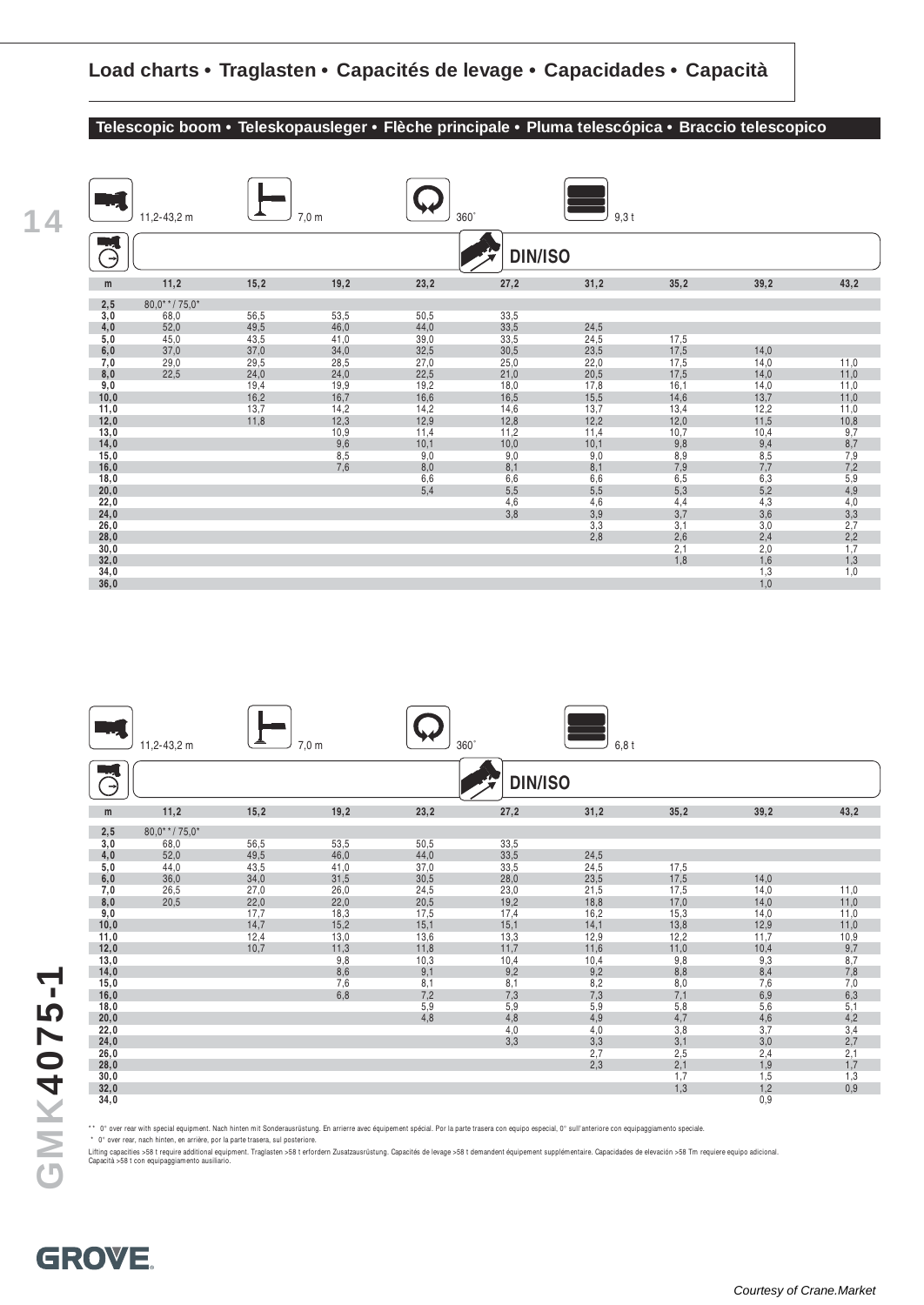#### **Telescopic boom • Teleskopausleger • Flèche principale • Pluma telescópica • Braccio telescopico**







**GROVE** 

Courtesy of Crane.Market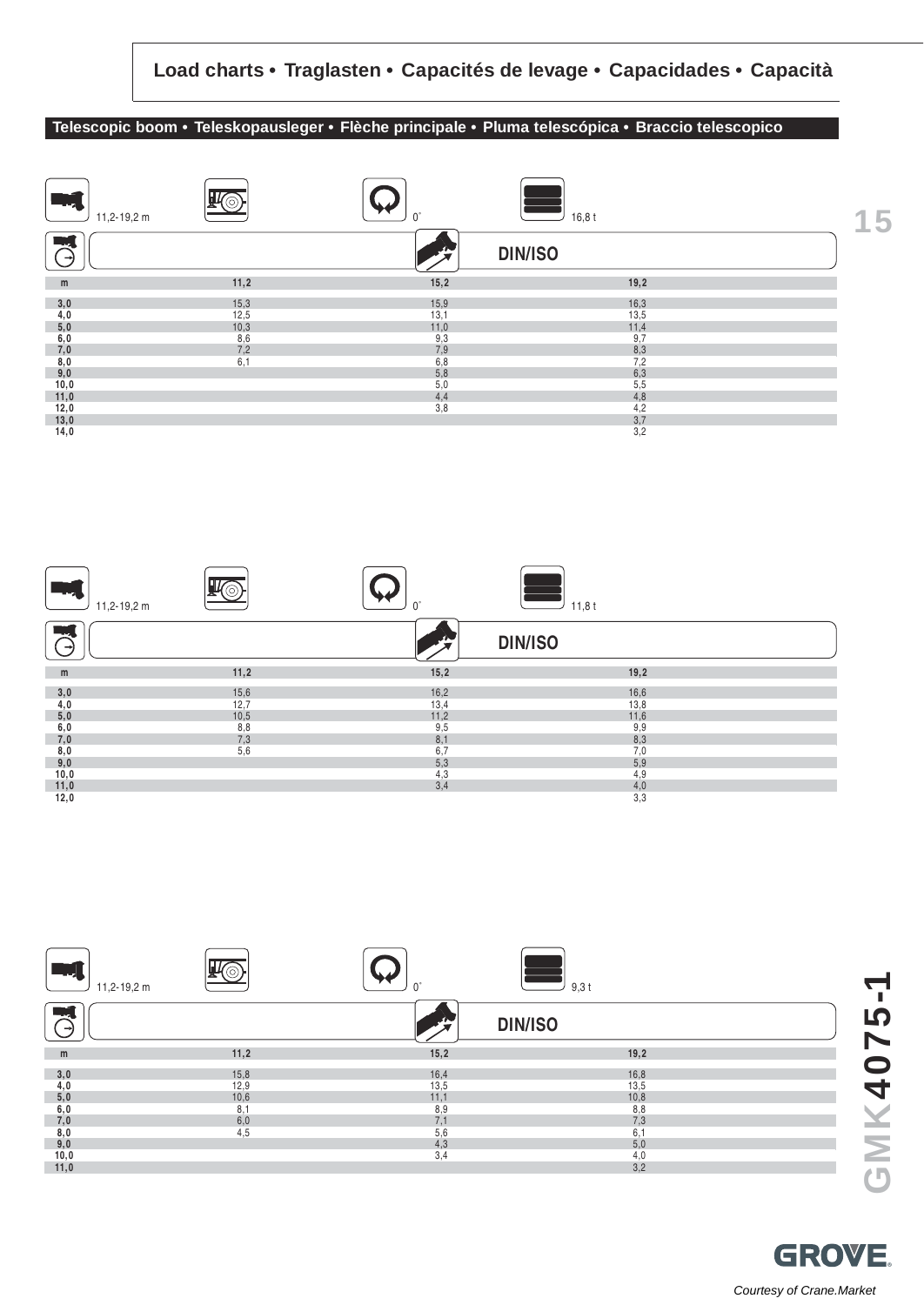**Jib configurations • Kombination der Auslegerverlängerung • Combinaisons de l'extension treillis Configuración con extensiones de pluma • Combinazioni delle prolunghe del falcone**

> 6,60 m 8,5 m 1,7 m 5 m 5 m

| Total Length<br>Gesamtlänge<br>Longueur totale<br>Longitud total<br>Lunghezza Totale | Intermediate section boom extension make-up<br>Reihenfolge des Spitzenaufbaus<br>Ordre des combinaisons de l'extension treillis<br>Combinaciones de tramos intermedios de extensión de pluma<br>Sequenza di combinazioni per le sezioni di traliccio del falcone |                  |                  |                  |       |  |  |  |  |  |
|--------------------------------------------------------------------------------------|------------------------------------------------------------------------------------------------------------------------------------------------------------------------------------------------------------------------------------------------------------------|------------------|------------------|------------------|-------|--|--|--|--|--|
| $[{\sf m}]$                                                                          | 5.0 <sub>m</sub>                                                                                                                                                                                                                                                 | 5.0 <sub>m</sub> | 1.7 <sub>m</sub> | 8.5 <sub>m</sub> | 6,6 m |  |  |  |  |  |
| 10                                                                                   |                                                                                                                                                                                                                                                                  |                  | 1x               | 1х               |       |  |  |  |  |  |
| 17                                                                                   |                                                                                                                                                                                                                                                                  |                  | 1x               | 1х               | 1 x   |  |  |  |  |  |
| 22                                                                                   | 1х                                                                                                                                                                                                                                                               |                  | 1х               | 1х               | 1х    |  |  |  |  |  |
| 27                                                                                   | 1х                                                                                                                                                                                                                                                               | 1 x              | 1 x              | 1х               | 1 x   |  |  |  |  |  |

**16**

**GROVE.**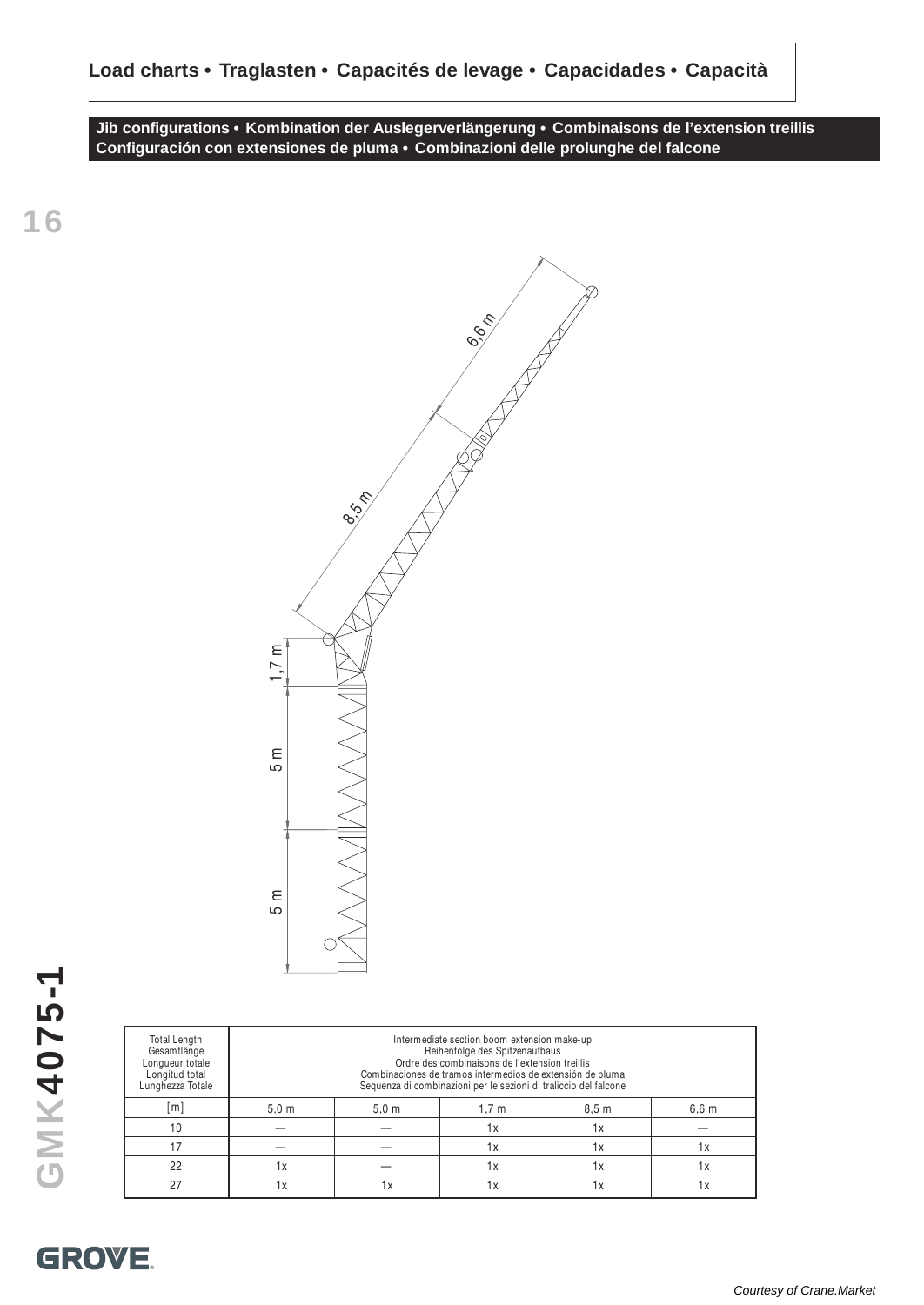## **Swingaway (hydraulic luffing) • Klappspitze (hydraulisch wippbar) • Extension treillis (déport hydraulique) Plumín (angulable hidráulicamente) • Falcone (brandeggio idraulico)**



| m    |             |              |              | 39,2                             |                               | 43,2        |              |              |              |                               |  |
|------|-------------|--------------|--------------|----------------------------------|-------------------------------|-------------|--------------|--------------|--------------|-------------------------------|--|
| m    |             |              |              | 17                               |                               |             |              | 17           |              |                               |  |
|      | $0^{\circ}$ | $20^{\circ}$ | $40^{\circ}$ | $*$ 0 $^{\circ}$ - 20 $^{\circ}$ | * $20^{\circ}$ - $40^{\circ}$ | $0^{\circ}$ | $20^{\circ}$ | $40^{\circ}$ | $*$ 0° - 20° | * $20^{\circ}$ - $40^{\circ}$ |  |
| 10,0 | 4,2         |              |              |                                  |                               |             |              |              |              |                               |  |
| 11,0 | 4,2         |              |              |                                  |                               | 3,5         |              |              |              |                               |  |
| 12,0 | 4,2         |              |              |                                  |                               | 3,5         |              |              |              |                               |  |
| 13,0 | 4,2         |              |              |                                  |                               | 3,5         |              |              |              |                               |  |
| 14,0 | 4,2         |              |              |                                  |                               | 3,5         |              |              |              |                               |  |
| 15,0 | 4,1         | 3,8          |              | 3,6                              |                               | 3,5         |              |              |              |                               |  |
| 16,0 | 4,1         | 3,8          |              | 3,5                              |                               | 3,5         | 3,5          |              | 3,5          |                               |  |
| 18,0 | 4,1         | 3,6          |              | 3,3                              |                               | 3,5         | 3,5          |              | 3,4          |                               |  |
| 20,0 | 4,0         | 3,4          | 2,8          | 3,1                              | 2,7                           | 3,5         | 3,4          |              | 3,2          |                               |  |
| 22,0 | 4,0         | 3,3          | 2,7          | 3,0                              | 2,6                           | 3,5         | 3,3          | 2,7          | 3,1          | 2,6                           |  |
| 24,0 | 3,8         | 3,2          | 2,6          | 2,8                              | 2,5                           | 3,5         | 3,2          | 2,6          | 2,9          | 2,6                           |  |
| 26,0 | 3,6         | 3,1          | 2,6          | 2,7                              | 2,5                           | 3,5         | 3,1          | 2,6          | 2,8          | 2,5                           |  |
| 28,0 | 3,5         | 3,0          | 2,5          | 2,6                              | 2,4                           | 3,5         | 3,0          | 2,5          | 2,7          | 2,4                           |  |
| 30,0 | 3,3         | 2,8          | 2,5          | 2,5                              | 2,3                           | 3,3         | 2,9          | 2,5          | 2,6          | 2,4                           |  |
| 32,0 | 3,1         | 2,7          | 2,4          | 2,4                              | 2,3                           | 2,8         | 2,8          | 2,5          | 2,5          | 2,3                           |  |
| 34,0 | 2,7         | 2,7          | 2,4          | 2,3                              | 2,3                           | 2,4         | 2,4          | 2,4          | 2,4          | 2,3                           |  |
| 36,0 | 2,3         | 2,3          | 2,4          | 2,2                              | 2,2                           | 2,0         | 2,0          | 2,4          | 2,0          | 2,3                           |  |
| 38,0 | 2,0         | 2,0          | 2,3          | 2,0                              | 2,2                           | 1,7         | 1,7          | 2,0          | 1,7          | 2,0                           |  |
| 40,0 | 1,7         | 1,7          | 2,0          | 1,7                              | 2,0                           | 1,4         | 1,4          | 1,7          | 1,4          | 1,7                           |  |
| 42,0 | 1,5         | 1,5          | 1,7          | 1,5                              | 1,7                           | 1,2         | 1,2          | 1,4          | 1,2          | 1,4                           |  |
| 44,0 | 1,2         | 1,2          | 1,4          | 1,2                              | 1,4                           | 1,0         | 1,0          | 1,2          | 1,0          | 1,2                           |  |
| 46,0 | 1,0         | 1,0          |              | 1,0                              |                               | 0,8         | 0,8          | 0,9          | 0,8          | 0,9                           |  |
| 48,0 | 0,8         | 0,8          |              | 0,8                              |                               |             |              |              |              |                               |  |

\* Luffing under load, Unter Teillast wippbar, Inclinaison sous charge, Angulación con carga, Brandeggio sotto carico

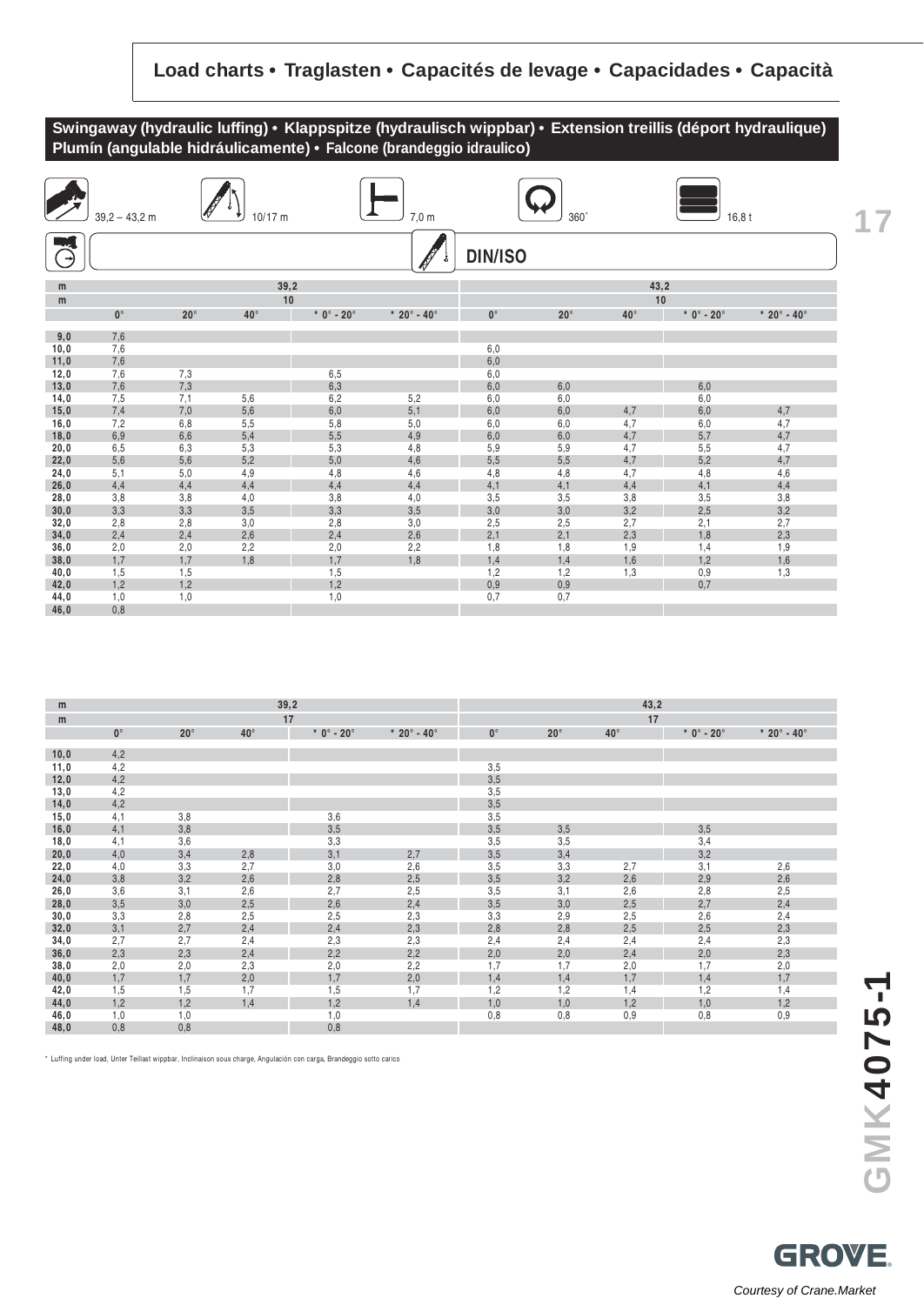

| <b>The Second Second</b> | $39,2 - 43,2$ m |              | 22/27 m      |              | 7,0 m                             |                | $360^\circ$  |              | 16,8t        |                                 |
|--------------------------|-----------------|--------------|--------------|--------------|-----------------------------------|----------------|--------------|--------------|--------------|---------------------------------|
| $\rightarrow$            |                 |              |              |              |                                   | <b>DIN/ISO</b> |              |              |              |                                 |
| m                        |                 |              | 39,2         |              |                                   |                |              | 43,2         |              |                                 |
| m                        |                 |              | 22           |              |                                   |                |              | 22           |              |                                 |
|                          | $0^{\circ}$     | $20^{\circ}$ | $40^{\circ}$ | $*$ 0° - 20° | $*$ 20 $^{\circ}$ - 40 $^{\circ}$ | $0^{\circ}$    | $20^{\circ}$ | $40^{\circ}$ | $*$ 0° - 20° | * 20 $^{\circ}$ - 40 $^{\circ}$ |
| 13,0                     | 3,3             |              |              |              |                                   |                |              |              |              |                                 |
| 14,0                     | 3,3             |              |              |              |                                   | 2,7            |              |              |              |                                 |
| 15,0                     | 3,3             |              |              |              |                                   | 2,7            |              |              |              |                                 |
| 16,0                     | 3,3             |              |              |              |                                   | 2,7            |              |              |              |                                 |
| 18,0                     | 3,3             | 3,3          |              | 3,3          |                                   | 2,7            | 2,7          |              | 2,7          |                                 |
| 20,0                     | 3,3             | 3,3          |              | 3,3          |                                   | 2,7            | 2,7          |              | 2,7          |                                 |
| 22,0                     | 3,3             | 3,3          | 2,7          | 3,1          | 2,7                               | 2,7            | 2,7          | 2,6          | 2,7          | 2,6                             |
| 24,0                     | 3,3             | 3,2          | 2,6          | 3,0          | 2,6                               | 2,7            | 2,7          | 2,6          | 2,7          | 2,6                             |
| 26,0                     | 3,3             | 3,1          | 2,6          | 2,8          | 2,5                               | 2,7            | 2,7          | 2,6          | 2,7          | 2,5                             |
| 28,0                     | 3,2             | 3,0          | 2,5          | 2,7          | 2,5                               | 2,7            | 2,7          | 2,5          | 2,7          | 2,5                             |
| 30,0                     | 3,1             | 2,9          | 2,5          | 2,6          | 2,4                               | 2,7            | 2,7          | 2,5          | 2,7          | 2,4                             |
| 32,0                     | 2,7             | 2,7          | 2,5          | 2,5          | 2,3                               | 2,7            | 2,6          | 2,4          | 2,6          | 2,4                             |
| 34,0                     | 2,5             | 2,5          | 2,4          | 2,4          | 2,3                               | 2,3            | 2,3          | 2,4          | 2,3          | 2,3                             |
| 36,0                     | 2,3             | 2,3          | 2,3          | 2,3          | 2,3                               | 2,0            | 2,0          | 2,4          | 2,0          | 2,3                             |
| 38,0                     | 1,9             | 1,9          | 2,2          | 1,9          | 2,2                               | 1,7            | 1,7          | 2,0          | 1,7          | 2,0                             |
| 40,0                     | 1,7             | 1,7          | 1,9          | 1,7          | 1,9                               | 1,4            | 1,4          | 1,7          | 1,4          | 1,7                             |
| 42,0                     | 1,4             | 1,4          | 1,6          | 1,4          | 1,6                               | 1,1            | 1,1          | 1,4          | 1,1          | 1,4                             |
| 44,0                     | 1,2             | 1,2          | 1,4          | 1,2          | 1,4                               | 0,9            | 0,9          | 1,1          | 0,9          | 1,1                             |
| 46,0                     | 1,0             | 1,0          | 1,2          | 1,0          | 1,2                               | 0,7            | 0,7          | 0,9          | 0,7          | 0,9                             |
| 48,0                     | 0,8             | 0,8          | 0,9          | 0,8          | 0,9                               |                |              |              |              |                                 |

| m    |             |              |              | 39,2                             | 43,2                              |             |              |              |                        |               |
|------|-------------|--------------|--------------|----------------------------------|-----------------------------------|-------------|--------------|--------------|------------------------|---------------|
| m    |             |              |              | 27                               |                                   |             |              | 27           |                        |               |
|      | $0^{\circ}$ | $20^{\circ}$ | $40^{\circ}$ | $*$ 0 $^{\circ}$ - 20 $^{\circ}$ | $*$ 20 $^{\circ}$ - 40 $^{\circ}$ | $0^{\circ}$ | $20^{\circ}$ | $40^{\circ}$ | $* 0^\circ - 20^\circ$ | $* 20° - 40°$ |
|      |             |              |              |                                  |                                   |             |              |              |                        |               |
| 14,0 | 2,7         |              |              |                                  |                                   |             |              |              |                        |               |
| 15,0 | 2,7         |              |              |                                  |                                   | 2,1         |              |              |                        |               |
| 16,0 | 2,7         |              |              |                                  |                                   | 2,1         |              |              |                        |               |
| 18,0 | 2,7         | 2,7          |              | 2,6                              |                                   | 2,1         |              |              |                        |               |
| 20,0 | 2,7         | 2,6          |              | 2,6                              |                                   | 2,1         | 2,1          |              | 2,1                    |               |
| 22,0 | 2,7         | 2,5          |              | 2,5                              |                                   | 2,1         | 2,1          |              | 2,1                    |               |
| 24,0 | 2,7         | 2,5          | 2,3          | 2,5                              | 2,3                               | 2,1         | 2,1          | 2,1          | 2,1                    | 2,1           |
| 26,0 | 2,6         | 2,4          | 2,3          | 2,4                              | 2,3                               | 2,1         | 2,1          | 2,1          | 2,1                    | 2,1           |
| 28,0 | 2,5         | 2,4          | 2,2          | 2,4                              | 2,2                               | 2,1         | 2,1          | 2,1          | 2,1                    | 2,1           |
| 30,0 | 2,4         | 2,3          | 2,2          | 2,3                              | 2,2                               | 2,1         | 2,1          | 2,1          | 2,1                    | 2,1           |
| 32,0 | 2,4         | 2,2          | 2,1          | 2,2                              | 2,1                               | 2,1         | 2,1          | 2,0          | 2,1                    | 2,0           |
| 34,0 | 2,3         | 2,1          | 2,0          | 2,1                              | 2,0                               | 2,1         | 2,0          | 2,0          | 2,0                    | 2,0           |
| 36,0 | 2,0         | 1,9          | 2,0          | 1,9                              | 2,0                               | 2,0         | 2,0          | 2,0          | 2,0                    | 2,0           |
| 38,0 | 1,9         | 1,9          | 1,9          | 1,9                              | 1,9                               | 1,7         | 1,7          | 1,9          | 1,7                    | 1,9           |
| 40,0 | 1,6         | 1,6          | 1,8          | 1,6                              | 1,8                               | 1,4         | 1,4          | 1,7          | 1,4                    | 1,7           |
| 42,0 | 1,4         | 1,4          | 1,7          | 1,4                              | 1,7                               | 1,1         | 1,1          | 1,4          | 1,1                    | 1,4           |
| 44,0 | 1,2         | 1,2          | 1,4          | 1,2                              | 1,4                               | 0,9         | 0,9          | 1,2          | 0,9                    | 1,2           |
| 46,0 | 0,9         | 0,9          | 1,2          | 0,9                              | 1,2                               | 0,7         | 0,7          | 0,9          | 0,7                    | 0,9           |
| 48,0 | 0,8         | 0,8          | 1,0          | 0,8                              | 1,0                               |             |              |              |                        |               |
| 50,0 |             |              | 0,8          |                                  | 0,8                               |             |              |              |                        |               |

\* Luffing under load, Unter Teillast wippbar, Inclinaison sous charge, Angulación con carga, Brandeggio sotto carico

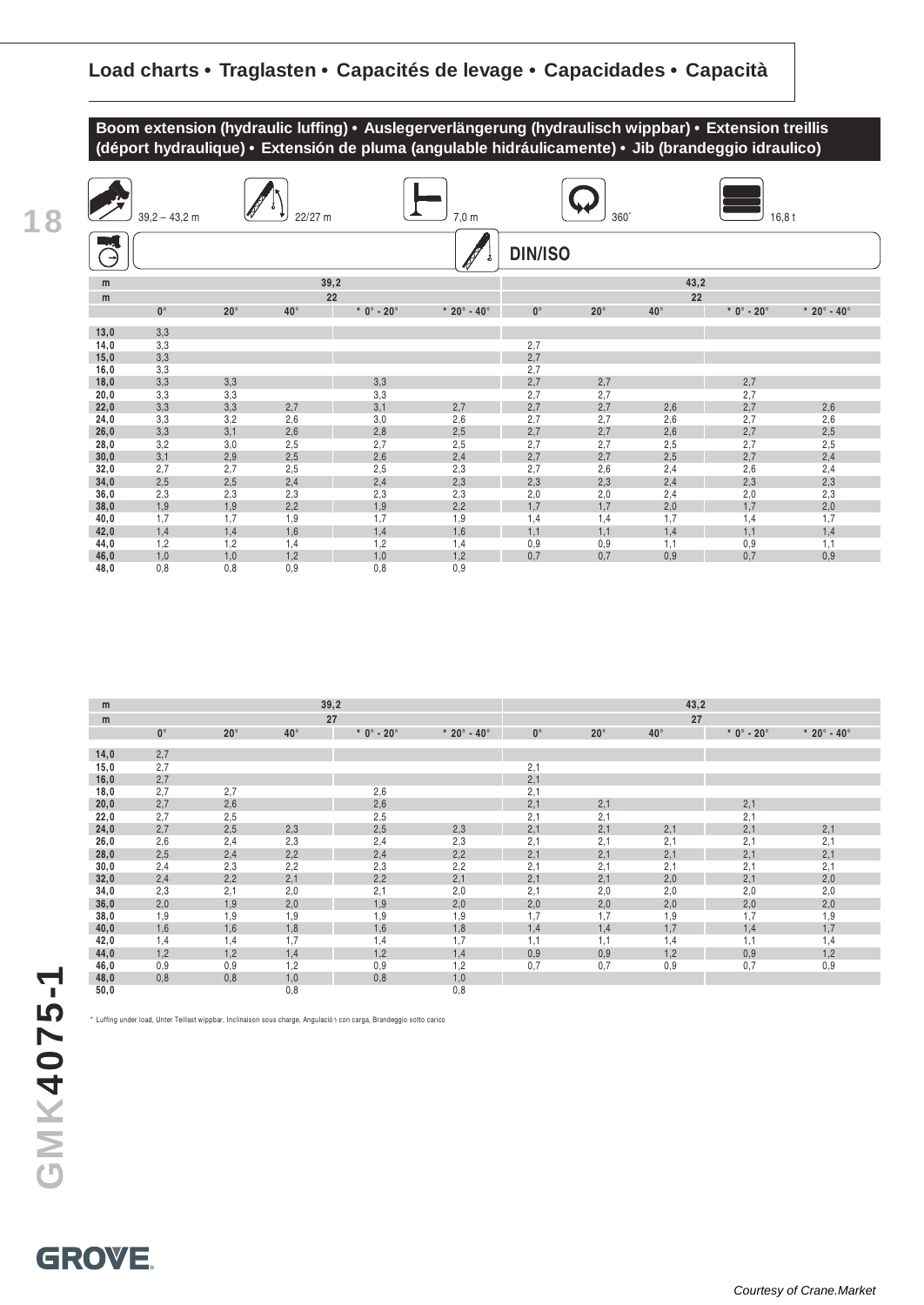#### **Swingaway (hydraulic luffing) • Klappspitze (hydraulisch wippbar) • Extension treillis (déport hydraulique) Plumín (angulable hidráulicamente) • Falcone (brandeggio idraulico)**

| <b>Allen</b> | $39,2 - 43,2$ m |            | $10/17$ m    |                        | $7,0 \text{ m}$<br>360°       |                |            | 11,8t        |                        |                             |
|--------------|-----------------|------------|--------------|------------------------|-------------------------------|----------------|------------|--------------|------------------------|-----------------------------|
| C)           |                 |            |              |                        |                               | <b>DIN/ISO</b> |            |              |                        |                             |
| m            |                 |            | 39,2         |                        |                               |                |            | 43,2         |                        |                             |
| m            |                 |            | 10           |                        |                               |                |            | 10           |                        |                             |
|              | $0^{\circ}$     | $20^\circ$ | $40^{\circ}$ | $* 0^\circ - 20^\circ$ | * $20^{\circ}$ - $40^{\circ}$ | $0^{\circ}$    | $20^\circ$ | $40^{\circ}$ | $* 0^\circ - 20^\circ$ | * $20^{\circ} - 40^{\circ}$ |
| 9,0          | 7,6             |            |              |                        |                               |                |            |              |                        |                             |
| 10,0         | 7,6             |            |              |                        |                               | 6,0            |            |              |                        |                             |
| 11,0         | 7,6             |            |              |                        |                               | 6,0            |            |              |                        |                             |
| 12,0         | 7,6             | 7,3        |              | 6,5                    |                               | 6,0            |            |              |                        |                             |
| 13,0         | 7,6             | 7,3        |              | 6,3                    |                               | 6,0            | 6,0        |              | 6,0                    |                             |
| 14,0         | 7,5             | 7,1        | 5,6          | 6,2                    | 5,2                           | 6,0            | 6,0        |              | 6,0                    |                             |
| 15,0         | 7.4             | 7,0        | 5,6          | 6,0                    | 5,1                           | 6,0            | 6,0        | 4,7          | 6,0                    | 4,7                         |
| 16,0         | 7,2             | 6,8        | 5,5          | 5,8                    | 5,0                           | 6,0            | 6,0        | 4,7          | 6,0                    | 4,7                         |
| 18,0         | 6,4             | 6,3        | 5,4          | 5,5                    | 4,9                           | 6,0            | 6,0        | 4,7          | 5,7                    | 4,7                         |
| 20,0         | 5,8             | 5,8        | 5,3          | 5,3                    | 4,8                           | 5,3            | 5,3        | 4,7          | 5,3                    | 4,7                         |
| 22,0         | 4,9             | 4,9        | 4,8          | 4,9                    | 4,6                           | 4,5            | 4,5        | 4,7          | 4,5                    | 4,7                         |
| 24,0         | 4,1             | 4,1        | 4,5          | 4,1                    | 4,5                           | 3,8            | 3,8        | 4,1          | 3,8                    | 4,1                         |
| 26,0         | 3,5             | 3,5        | 3,8          | 3,5                    | 3,8                           | 3,2            | 3,2        | 3,5          | 3,2                    | 3,5                         |
| 28,0         | 2,9             | 2,9        | 3,2          | 2,9                    | 3,2                           | 2,6            | 2,6        | 2,9          | 2,6                    | 2,9                         |
| 30,0         | 2,5             | 2,5        | 2,7          | 2,5                    | 2,7                           | 2,2            | 2,2        | 2,4          | 2,2                    | 2,4                         |
| 32,0         | 2,1             | 2,1        | 2,3          | 2,1                    | 2,3                           | 1,8            | 1,8        | 2,0          | 1,8                    | 2,0                         |
| 34,0         | 1,7             | 1,7        | 1,9          | 1,7                    | 1,9                           | 1,4            | 1,4        | 1,6          | 1,4                    | 1,6                         |
| 36,0         | 1,4<br>1,1      | 1,4<br>1,1 | 1,5<br>1,2   | 1,4<br>1,1             | 1,5<br>1,2                    | 1,1<br>0,8     | 1,1        | 1,3<br>1,0   | 1,1                    | 1,3                         |
| 38,0<br>40,0 | 0,9             | 0,9        |              | 0,9                    |                               | 0,6            | 0,8<br>0,6 | 0,7          | 0,8<br>0,6             | 1,0<br>0,7                  |
| 42,0         | 0,7             | 0,7        |              | 0,7                    |                               |                |            |              |                        |                             |

| m    |             |              |              | 39,2         |               | 43,2        |              |              |                                  |                               |  |
|------|-------------|--------------|--------------|--------------|---------------|-------------|--------------|--------------|----------------------------------|-------------------------------|--|
| m    |             |              |              | 17           |               |             |              | 17           |                                  |                               |  |
|      | $0^{\circ}$ | $20^{\circ}$ | $40^{\circ}$ | $*$ 0° - 20° | $* 20° - 40°$ | $0^{\circ}$ | $20^{\circ}$ | $40^{\circ}$ | $*$ 0 $^{\circ}$ - 20 $^{\circ}$ | * $20^{\circ}$ - $40^{\circ}$ |  |
|      |             |              |              |              |               |             |              |              |                                  |                               |  |
| 10,0 | 4,2         |              |              |              |               |             |              |              |                                  |                               |  |
| 11,0 | 4,2         |              |              |              |               | 3,5         |              |              |                                  |                               |  |
| 12,0 | 4,2         |              |              |              |               | 3,5         |              |              |                                  |                               |  |
| 13,0 | 4,2         |              |              |              |               | 3,5         |              |              |                                  |                               |  |
| 14,0 | 4,2         |              |              |              |               | 3,5         |              |              |                                  |                               |  |
| 15,0 | 4,1         | 3,8          |              | 3,6          |               | 3,5         |              |              |                                  |                               |  |
| 16,0 | 4,1         | 3,8          |              | 3,5          |               | 3,5         | 3,5          |              | 3,5                              |                               |  |
| 18,0 | 4,1         | 3,6          |              | 3,3          |               | 3,5         | 3,5          |              | 3,4                              |                               |  |
| 20,0 | 4,0         | 3,4          | 2,8          | 3,1          | 2,7           | 3,5         | 3,4          |              | 3,2                              |                               |  |
| 22,0 | 4,0         | 3,3          | 2,7          | 3,0          | 2,6           | 3,5         | 3,3          | 2,7          | 3,1                              | 2,6                           |  |
| 24,0 | 3,8         | 3,2          | 2,6          | 2,8          | 2,5           | 3,5         | 3,2          | 2,6          | 2,9                              | 2,6                           |  |
| 26,0 | 3,6         | 3,1          | 2,6          | 2,7          | 2,5           | 3,4         | 3,1          | 2,6          | 2,8                              | 2,5                           |  |
| 28,0 | 3,2         | 2,9          | 2,5          | 2,6          | 2,4           | 2,9         | 2,9          | 2,5          | 2,7                              | 2,4                           |  |
| 30,0 | 2,8         | 2,8          | 2,5          | 2,5          | 2,3           | 2,5         | 2,5          | 2,5          | 2,5                              | 2,4                           |  |
| 32,0 | 2,3         | 2,3          | 2,4          | 2,3          | 2,3           | 2,1         | 2,1          | 2,5          | 2,1                              | 2,3                           |  |
| 34,0 | 2,0         | 2,0          | 2,3          | 2,0          | 2,3           | 1,7         | 1,7          | 2,1          | 1,7                              | 2,1                           |  |
| 36,0 | 1,7         | 1,7          | 2,0          | 1,7          | 2,0           | 1,4         | 1,4          | 1,7          | 1,4                              | 1,7                           |  |
| 38,0 | 1,4         | 1,4          | 1,7          | 1,4          | 1,7           | 1,1         | 1,1          | 1,4          | 1,1                              | 1,4                           |  |
| 40,0 | 1,1         | 1,1          | 1,4          | 1,1          | 1,4           | 0,9         | 0,9          | 1,1          | 0,9                              | 1,1                           |  |
| 42,0 | 0,9         | 0,9          | 1,1          | 0,9          | 1,1           | 0,6         | 0,6          | 0,9          | 0,6                              | 0,9                           |  |
| 44,0 | 0,7         | 0,7          | 0,9          | 0,7          | 0,9           |             |              | 0,7          |                                  | 0,7                           |  |

\* Luffing under load, Unter Teillast wippbar, Inclinaison sous charge, Angulación con carga, Brandeggio sotto carico

**19**

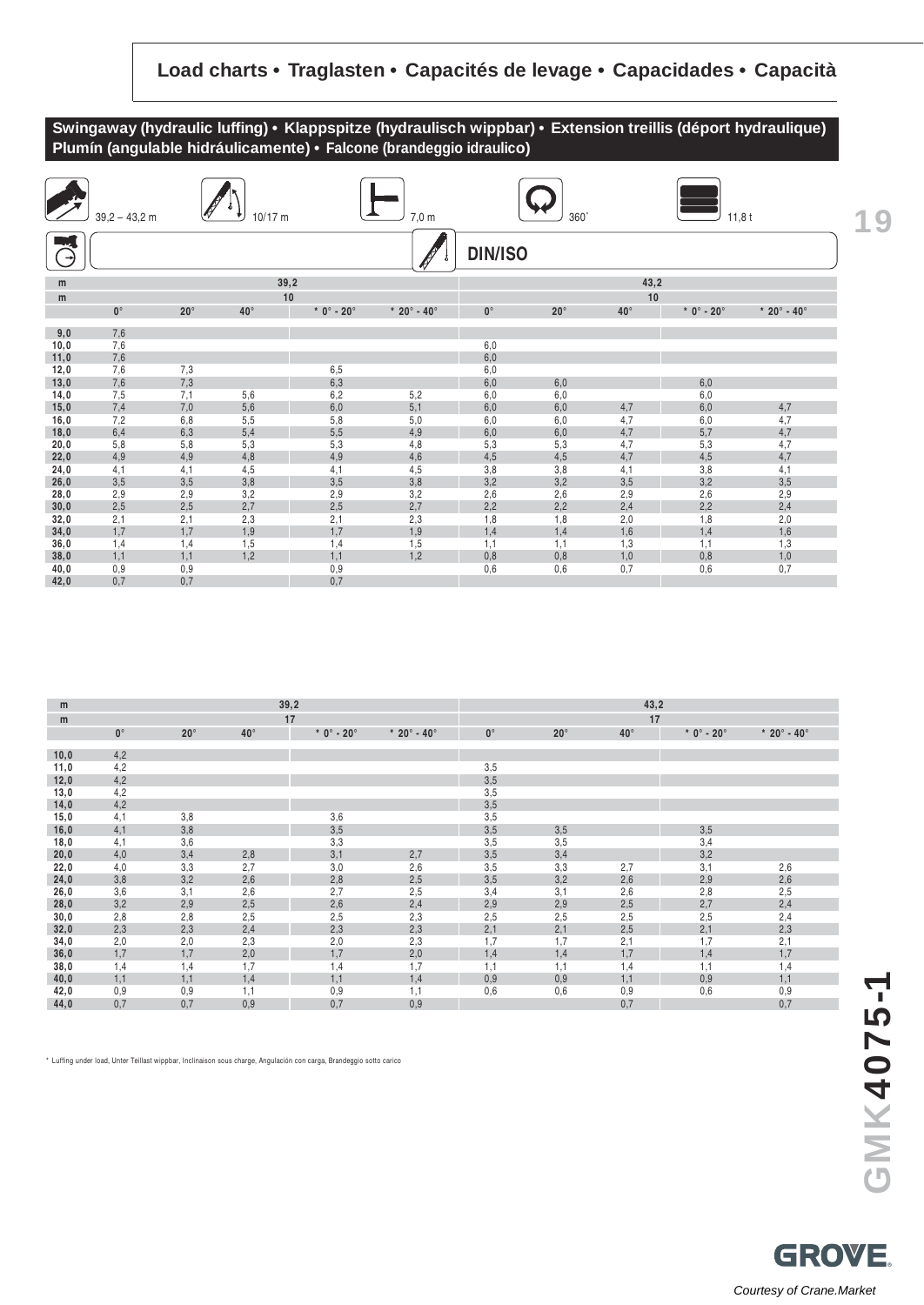



| m    |             |              | 39,2         |                                  |                             | 43,2        |              |              |              |                                   |  |  |
|------|-------------|--------------|--------------|----------------------------------|-----------------------------|-------------|--------------|--------------|--------------|-----------------------------------|--|--|
| m    |             |              | 27           |                                  |                             | 27          |              |              |              |                                   |  |  |
|      | $0^{\circ}$ | $20^{\circ}$ | $40^{\circ}$ | $*$ 0 $^{\circ}$ - 20 $^{\circ}$ | $* 20^{\circ} - 40^{\circ}$ | $0^{\circ}$ | $20^{\circ}$ | $40^{\circ}$ | $*$ 0° - 20° | $*$ 20 $^{\circ}$ - 40 $^{\circ}$ |  |  |
|      |             |              |              |                                  |                             |             |              |              |              |                                   |  |  |
| 14,0 | 2,7         |              |              |                                  |                             |             |              |              |              |                                   |  |  |
| 15,0 | 2,7         |              |              |                                  |                             | 2,1         |              |              |              |                                   |  |  |
| 16,0 | 2,7         |              |              |                                  |                             | 2,1         |              |              |              |                                   |  |  |
| 18,0 | 2,7         | 2,7          |              | 2,6                              |                             | 2,1         |              |              |              |                                   |  |  |
| 20,0 | 2,7         | 2,6          |              | 2,6                              |                             | 2,1         | 2,1          |              | 2,1          |                                   |  |  |
| 22,0 | 2,7         | 2,5          |              | 2,5                              |                             | 2,1         | 2,1          |              | 2,1          |                                   |  |  |
| 24,0 | 2,7         | 2,5          | 2,3          | 2,5                              | 2,3                         | 2,1         | 2,1          | 2,1          | 2,1          | 2,1                               |  |  |
| 26,0 | 2,6         | 2,4          | 2,3          | 2,4                              | 2,3                         | 2,1         | 2,1          | 2,1          | 2,1          | 2,1                               |  |  |
| 28,0 | 2,5         | 2,4          | 2,2          | 2,4                              | 2,2                         | 2,1         | 2,1          | 2,1          | 2,1          | 2,1                               |  |  |
| 30,0 | 2,3         | 2,3          | 2,2          | 2,3                              | 2,2                         | 2,1         | 2,1          | 2,1          | 2,1          | 2,1                               |  |  |
| 32,0 | 2,2         | 2,1          | 2,1          | 2,1                              | 2,1                         | 1,9         | 1,9          | 2,0          | 1,9          | 2,0                               |  |  |
| 34,0 | 1,9         | 1,9          | 2,0          | 1,9                              | 2,0                         | 1,5         | 1,5          | 2,0          | 1,5          | 2,0                               |  |  |
| 36,0 | 1,6         | 1,6          | 1,9          | 1,6                              | 1,9                         | 1,2         | 1,2          | 1,6          | 1,2          | 1,6                               |  |  |
| 38,0 | 1,3         | 1,3          | 1,6          | 1,3                              | 1,6                         | 1,0         | 1,0          | 1,4          | 1,0          | 1,4                               |  |  |
| 40,0 | 1,1         | 1,1          | 1,4          | 1,1                              | 1,4                         | 0,7         | 0,7          | 1,1          | 0,7          | 1,1                               |  |  |
| 42,0 | 0,8         | 0,8          | 1,1          | 0,8                              | 1,1                         |             |              | 0,8          |              | 0,8                               |  |  |
| 44,0 | 0,6         | 0,6          | 0,9          | 0,6                              | 0,9                         |             |              | 0,6          |              | 0,6                               |  |  |
| 46,0 |             |              | 0,7          |                                  | 0,7                         |             |              |              |              |                                   |  |  |

**20**

\* Luffing under load, Unter Teillast wippbar, Inclinaison sous charge, Angulación con carga, Brandeggio sotto carico

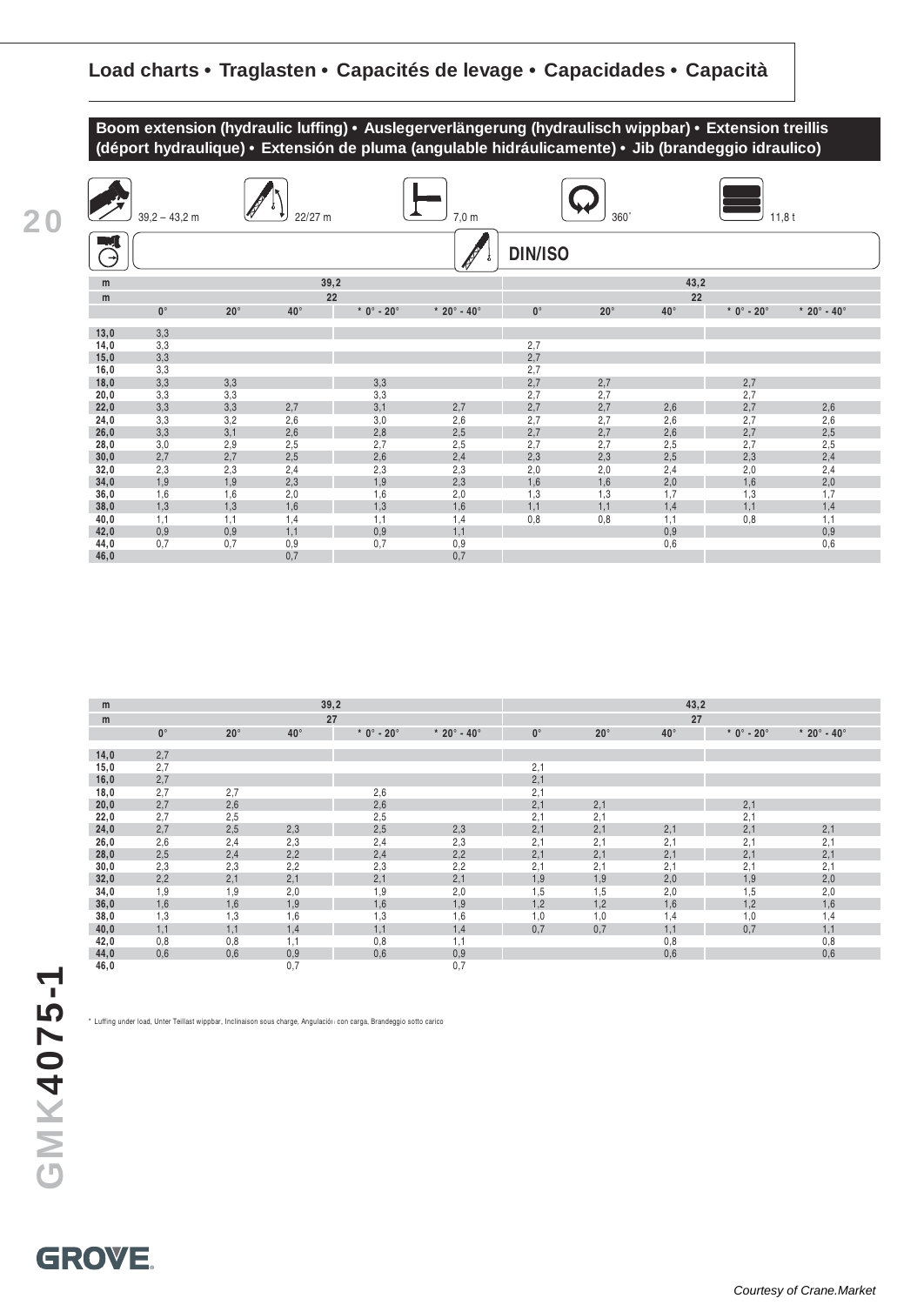## **Swingaway (hydraulic luffing) • Klappspitze (hydraulisch wippbar) • Extension treillis (déport hydraulique) Plumín (angulable hidráulicamente) • Falcone (brandeggio idraulico)**

| $\sum_{i=1}^n$ | $39,2 - 43,2$ m |              | $10/17$ m    |                                  | $7,0 \text{ m}$                   |                | $360^\circ$ |              | $9,3$ t                          |               |  |
|----------------|-----------------|--------------|--------------|----------------------------------|-----------------------------------|----------------|-------------|--------------|----------------------------------|---------------|--|
| $\rightarrow$  |                 |              |              |                                  |                                   | <b>DIN/ISO</b> |             |              |                                  |               |  |
| m              |                 |              |              | 39,2                             |                                   |                |             | 43,2         |                                  |               |  |
| m              |                 |              |              | 10                               |                                   |                |             | 10           |                                  |               |  |
|                | $0^{\circ}$     | $20^{\circ}$ | $40^{\circ}$ | $*$ 0 $^{\circ}$ - 20 $^{\circ}$ | $*$ 20 $^{\circ}$ - 40 $^{\circ}$ | $0^{\circ}$    | $20^\circ$  | $40^{\circ}$ | $*$ 0 $^{\circ}$ - 20 $^{\circ}$ | $* 20° - 40°$ |  |
| 9,0            | 7,6             |              |              |                                  |                                   |                |             |              |                                  |               |  |
| 10,0           | 7,6             |              |              |                                  |                                   | 6,0            |             |              |                                  |               |  |
| 11,0           | 7,6             |              |              |                                  |                                   | 6,0            |             |              |                                  |               |  |
| 12,0           | 7,6             | 7,3          |              | 6,5                              |                                   | 6,0            |             |              |                                  |               |  |
| 13,0           | 7,6             | 7,3          |              | 6,3                              |                                   | 6,0            | 6,0         |              | 6,0                              |               |  |
| 14,0           | 7,5             | 7,1          | 5,6          | 6,2                              | 5,2                               | 6,0            | 6,0         |              | 6,0                              |               |  |
| 15,0           | 7,4             | 7,0          | 5,6          | 6,0                              | 5,1                               | 6,0            | 6,0         | 4,7          | 6,0                              | 4,7           |  |
| 16,0           | 7,0             | 6,7          | 5,5          | 5,8                              | 5,0                               | 6,0            | 6,0         | 4,7          | 6,0                              | 4,7           |  |
| 18,0           | 6,1             | 6,1          | 5,4          | 5,5                              | 4,9                               | 5,6            | 5,6         | 4,7          | 5,6                              | 4,7           |  |
| 20,0           | 5,1             | 5,1          | 5,1          | 5,1                              | 4,8                               | 4,6            | 4,6         | 4,7          | 4,6                              | 4,7           |  |
| 22,0           | 4,3             | 4,3          | 4,7          | 4,3                              | 4,6                               | 3,9            | 3,9         | 4,3          | 3,9                              | 4,3           |  |
| 24,0           | 3,6             | 3,6          | 3,9          | 3,6                              | 3,9                               | 3,2            | 3,2         | 3,6          | 3,2                              | 3,6           |  |
| 26,0           | 3,0             | 3,0          | 3,3          | 3,0                              | 3,3                               | 2,7            | 2,7         | 3,0          | 2,7                              | 3,0           |  |
| 28,0           | 2,5             | 2,5          | 2,7          | 2,5                              | 2,7                               | 2,2            | 2,2         | 2,5          | 2,2                              | 2,5           |  |
| 30,0           | 2,1             | 2,1          | 2,3          | 2,1                              | 2,3                               | 1,8            | 1,8         | 2,0          | 1,8                              | 2,0           |  |
| 32,0           | 1,7             | 1,7          | 1,9          | 1,7                              | 1,9                               | 1,4            | 1,4         | 1,6          | 1,4                              | 1,6           |  |
| 34,0           | 1,3             | 1,3          | 1,5          | 1,3                              | 1,5                               | 1,0            | 1,0         | 1,2          | 1,0                              | 1,2           |  |
| 36,0           | 1,0             | 1,0          | 1,2          | 1,0                              | 1,2                               | 0,7            | 0,7         | 0,9          | 0,7                              | 0,9           |  |
| 38,0           | 0,8             | 0,8          | 0,9          | 0,8                              | 0,9                               |                |             | 0,6          |                                  | 0,6           |  |

| m    |             |              |              | 39,2                             |                                 | 43,2        |              |              |                        |               |  |  |
|------|-------------|--------------|--------------|----------------------------------|---------------------------------|-------------|--------------|--------------|------------------------|---------------|--|--|
| m    |             |              |              | 17                               |                                 |             |              | 17           |                        |               |  |  |
|      | $0^{\circ}$ | $20^{\circ}$ | $40^{\circ}$ | $*$ 0 $^{\circ}$ - 20 $^{\circ}$ | * 20 $^{\circ}$ - 40 $^{\circ}$ | $0^{\circ}$ | $20^{\circ}$ | $40^{\circ}$ | $* 0^\circ - 20^\circ$ | $* 20° - 40°$ |  |  |
|      |             |              |              |                                  |                                 |             |              |              |                        |               |  |  |
| 10,0 | 4,2         |              |              |                                  |                                 |             |              |              |                        |               |  |  |
| 11,0 | 4,2         |              |              |                                  |                                 | 3,5         |              |              |                        |               |  |  |
| 12,0 | 4,2         |              |              |                                  |                                 | 3,5         |              |              |                        |               |  |  |
| 13,0 | 4,2         |              |              |                                  |                                 | 3,5         |              |              |                        |               |  |  |
| 14,0 | 4,2         |              |              |                                  |                                 | 3,5         |              |              |                        |               |  |  |
| 15,0 | 4,1         | 3,8          |              | 3,6                              |                                 | 3,5         |              |              |                        |               |  |  |
| 16,0 | 4,1         | 3,8          |              | 3,5                              |                                 | 3,5         | 3,5          |              | 3,5                    |               |  |  |
| 18,0 | 4,1         | 3,6          |              | 3,3                              |                                 | 3,5         | 3,5          |              | 3,4                    |               |  |  |
| 20,0 | 4,0         | 3,4          | 2,8          | 3,1                              | 2,7                             | 3,5         | 3,4          |              | 3,2                    |               |  |  |
| 22,0 | 4,0         | 3,3          | 2,7          | 3,0                              | 2,6                             | 3,5         | 3,3          | 2,7          | 3,1                    | 2,6           |  |  |
| 24,0 | 3,7         | 3,2          | 2,6          | 2,8                              | 2,5                             | 3,4         | 3,2          | 2,6          | 2,9                    | 2,6           |  |  |
| 26,0 | 3,3         | 3,0          | 2,6          | 2,7                              | 2,5                             | 2,9         | 2,9          | 2,6          | 2,8                    | 2,5           |  |  |
| 28,0 | 2,8         | 2,8          | 2,5          | 2,6                              | 2,4                             | 2,4         | 2,4          | 2,5          | 2,4                    | 2,4           |  |  |
| 30,0 | 2,4         | 2,4          | 2,5          | 2,4                              | 2,3                             | 2,0         | 2,0          | 2,5          | 2,0                    | 2,4           |  |  |
| 32,0 | 2,0         | 2,0          | 2,3          | 2,0                              | 2,3                             | 1,6         | 1,6          | 2,1          | 1,6                    | 2,1           |  |  |
| 34,0 | 1,6         | 1,6          | 2,0          | 1,6                              | 2,0                             | 1,3         | 1,3          | 1,7          | 1,3                    | 1,7           |  |  |
| 36,0 | 1,3         | 1,3          | 1,6          | 1,3                              | 1,6                             | 1,0         | 1,0          | 1,4          | 1,0                    | 1,4           |  |  |
| 38,0 | 1,1         | 1,1          | 1,3          | 1,1                              | 1,3                             | 0,8         | 0,8          | 1,1          | 0,8                    | 1,1           |  |  |
| 40,0 | 0,8         | 0,8          | 1,1          | 0,8                              | 1,1                             |             |              | 0,8          |                        | 0,8           |  |  |
| 42,0 | 0,6         | 0,6          | 0,8          | 0,6                              | 0,8                             |             |              |              |                        |               |  |  |
| 44,0 |             |              | 0,6          |                                  | 0,6                             |             |              |              |                        |               |  |  |

\* Luffing under load, Unter Teillast wippbar, Inclinaison sous charge, Angulación con carga, Brandeggio sotto carico

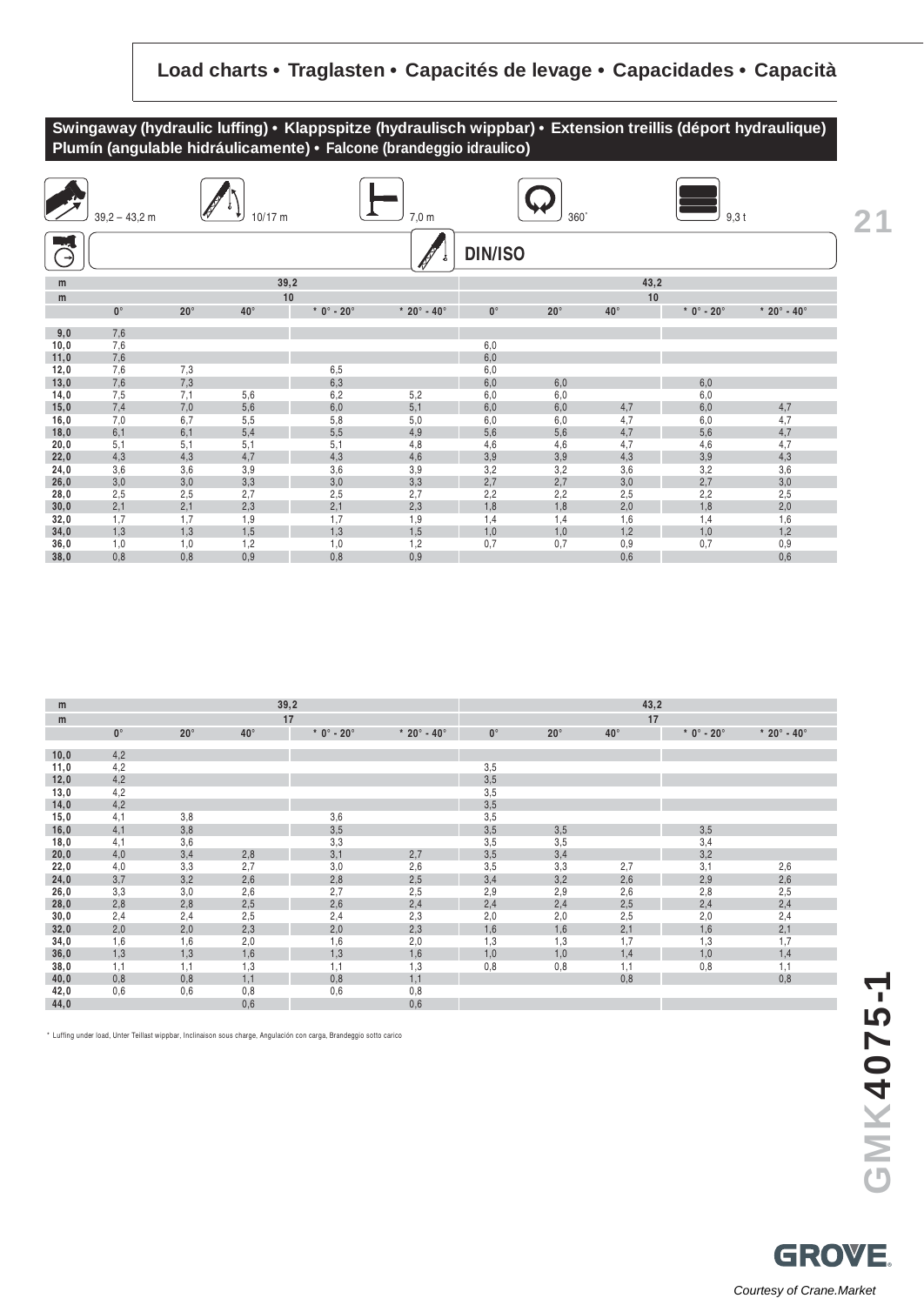

| <b>The Second Second</b> | $39,2 - 43,2$ m |              | 22/27 m      |              | 7,0 m                             |                | 360°       |              | $9,3$ t      |                                   |
|--------------------------|-----------------|--------------|--------------|--------------|-----------------------------------|----------------|------------|--------------|--------------|-----------------------------------|
| $\rightarrow$            |                 |              |              |              |                                   | <b>DIN/ISO</b> |            |              |              |                                   |
| m                        |                 |              |              | 39,2         |                                   |                |            | 43,2         |              |                                   |
| m                        |                 |              |              | 22           |                                   |                |            | 22           |              |                                   |
|                          | $0^{\circ}$     | $20^{\circ}$ | $40^{\circ}$ | $*$ 0° - 20° | $*$ 20 $^{\circ}$ - 40 $^{\circ}$ | $0^{\circ}$    | $20^\circ$ | $40^{\circ}$ | $*$ 0° - 20° | $*$ 20 $^{\circ}$ - 40 $^{\circ}$ |
| 13,0                     | 3,3             |              |              |              |                                   |                |            |              |              |                                   |
| 14,0                     | 3,3             |              |              |              |                                   | 2,7            |            |              |              |                                   |
| 15,0                     | 3,3             |              |              |              |                                   | 2,7            |            |              |              |                                   |
| 16,0                     | 3,3             |              |              |              |                                   | 2,7            |            |              |              |                                   |
| 18,0                     | 3,3             | 3,3          |              | 3,3          |                                   | 2,7            | 2,7        |              | 2,7          |                                   |
| 20,0                     | 3,3             | 3,3          |              | 3,3          |                                   | 2,7            | 2,7        |              | 2,7          |                                   |
| 22,0                     | 3,3             | 3,3          | 2,7          | 3,1          | 2,7                               | 2,7            | 2,7        | 2,6          | 2,7          | 2,6                               |
| 24,0                     | 3,3             | 3,2          | 2,6          | 3,0          | 2,6                               | 2,7            | 2,7        | 2,6          | 2,7          | 2,6                               |
| 26,0                     | 3,0             | 3,0          | 2,6          | 2,8          | 2,5                               | 2,7            | 2,7        | 2,6          | 2,7          | 2,5                               |
| 28,0                     | 2,7             | 2,7          | 2,5          | 2,7          | 2,5                               | 2,3            | 2,3        | 2,5          | 2,3          | 2,5                               |
| 30,0                     | 2,3             | 2,3          | 2,5          | 2,3          | 2,4                               | 1,9            | 1,9        | 2,4          | 1,9          | 2,4                               |
| 32,0                     | 1,9             | 1,9          | 2,3          | 1,9          | 2,3                               | 1,5            | 1,5        | 2,0          | 1,5          | 2,0                               |
| 34,0                     | 1,6             | 1,6          | 2,0          | 1,6          | 2,0                               | 1,2            | 1,2        | 1,6          | 1,2          | 1,6                               |
| 36,0                     | 1,3             | 1,3          | 1,6          | 1,3          | 1,6                               | 0,9            | 0,9        | 1,3          | 0,9          | 1,3                               |
| 38,0                     | 1,0             | 1,0          | 1,3          | 1,0          | 1,3                               | 0,7            | 0,7        | 1,0          | 0,7          | 1,0                               |
| 40,0                     | 0,8             | 0,8          | 1,0          | 0,8          | 1,0                               |                |            | 0,8          |              | 0,8                               |
| 42,0                     |                 |              | 0,8          |              | 0,8                               |                |            |              |              |                                   |

| m    |             |              | 43,2         |              |                               | 43,2        |            |              |                                  |                                   |  |  |
|------|-------------|--------------|--------------|--------------|-------------------------------|-------------|------------|--------------|----------------------------------|-----------------------------------|--|--|
| m    |             |              |              | 27           |                               |             |            | 27           |                                  |                                   |  |  |
|      | $0^{\circ}$ | $20^{\circ}$ | $40^{\circ}$ | $*$ 0° - 20° | * $20^{\circ}$ - $40^{\circ}$ | $0^{\circ}$ | $20^\circ$ | $40^{\circ}$ | $*$ 0 $^{\circ}$ - 20 $^{\circ}$ | $*$ 20 $^{\circ}$ - 40 $^{\circ}$ |  |  |
|      |             |              |              |              |                               |             |            |              |                                  |                                   |  |  |
| 14,0 | 2,7         |              |              |              |                               |             |            |              |                                  |                                   |  |  |
| 15,0 | 2,7         |              |              |              |                               | 2,1         |            |              |                                  |                                   |  |  |
| 16,0 | 2,7         |              |              |              |                               | 2,1         |            |              |                                  |                                   |  |  |
| 18,0 | 2,7         | 2,7          |              | 2,6          |                               | 2,1         |            |              |                                  |                                   |  |  |
| 20,0 | 2,7         | 2,6          |              | 2,6          |                               | 2,1         | 2,1        |              | 2,1                              |                                   |  |  |
| 22,0 | 2,7         | 2,5          |              | 2,5          |                               | 2,1         | 2,1        |              | 2,1                              |                                   |  |  |
| 24,0 | 2,7         | 2,5          | 2,3          | 2,5          | 2,3                           | 2,1         | 2,1        | 2,1          | 2,1                              | 2,1                               |  |  |
| 26,0 | 2,6         | 2,4          | 2,3          | 2,4          | 2,3                           | 2,1         | 2,1        | 2,1          | 2,1                              | 2,1                               |  |  |
| 28,0 | 2,4         | 2,3          | 2,2          | 2,3          | 2,2                           | 2,1         | 2,1        | 2,1          | 2,1                              | 2,1                               |  |  |
| 30,0 | 2,2         | 2,2          | 2,2          | 2,2          | 2,2                           | 1,8         | 1,8        | 2,1          | 1,8                              | 2,1                               |  |  |
| 32,0 | 1,8         | 1,8          | 2,1          | 1,8          | 2,1                           | 1,5         | 1,5        | 1,9          | 1,5                              | 1,9                               |  |  |
| 34,0 | 1,5         | 1,5          | 1,9          | 1,5          | 1,9                           | 1,1         | 1,1        | 1,6          | 1,1                              | 1,6                               |  |  |
| 36,0 | 1,2         | 1,2          | 1,6          | 1,2          | 1,6                           | 0,9         | 0,9        | 1,3          | 0,9                              | 1,3                               |  |  |
| 38,0 | 1,0         | 1,0          | 1,3          | 1,0          | 1,3                           | 0,6         | 0,6        | 1,0          | 0,6                              | 1,0                               |  |  |
| 40,0 | 0,7         | 0,7          | 1,1          | 0,7          | 1,1                           |             |            | 0,7          |                                  | 0,7                               |  |  |
| 42,0 |             |              | 0,8          |              | 0,8                           |             |            |              |                                  |                                   |  |  |
| 44,0 |             |              | 0,6          |              | 0,6                           |             |            |              |                                  |                                   |  |  |

\* Luffing under load, Unter Teillast wippbar, Inclinaison sous charge, Angulación con carga, Brandeggio sotto carico

**22**

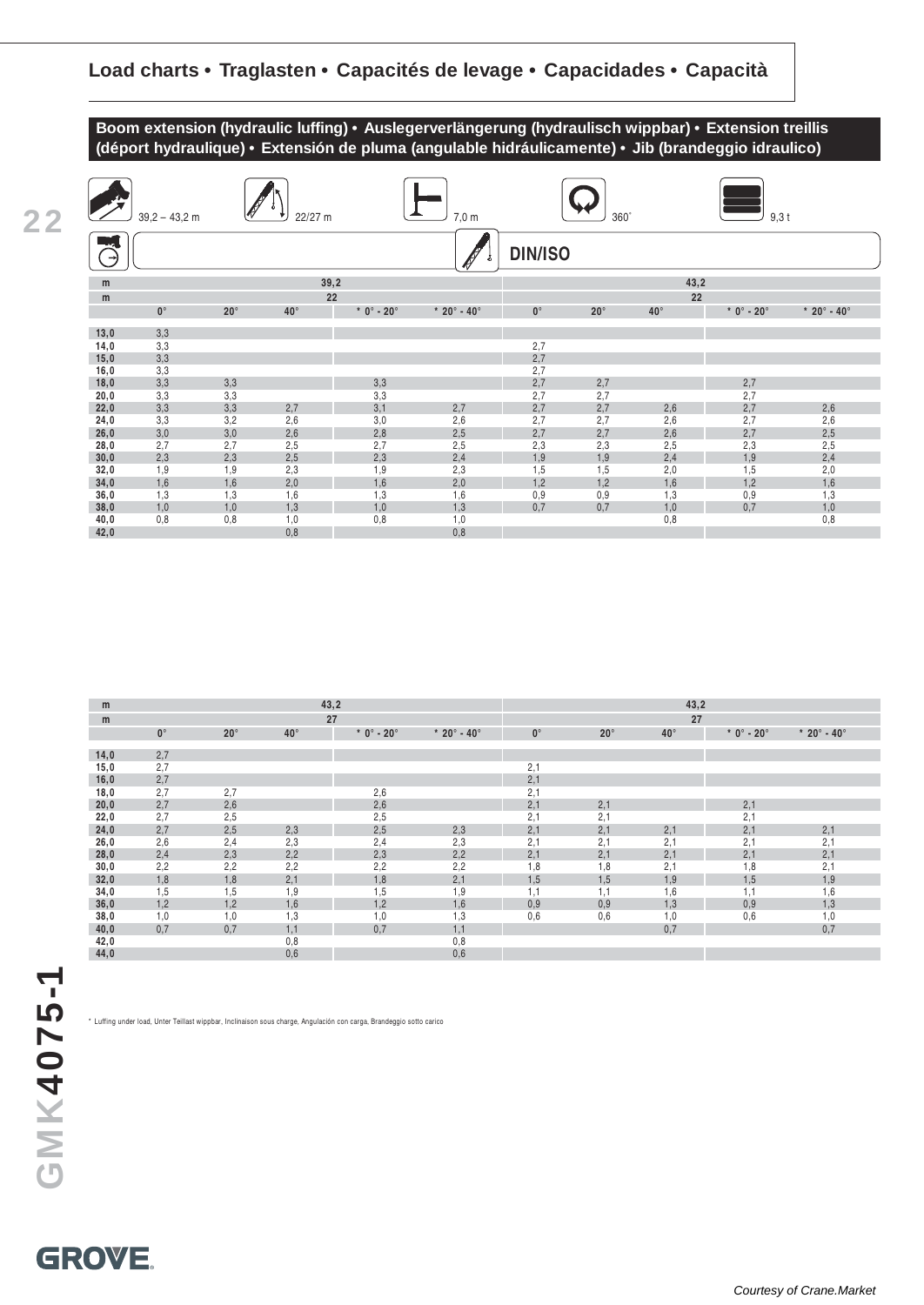#### **Symbols • Symbolerklärung • Glossaire des symboles • Glosario de simbolos • Glossario dei simboli**